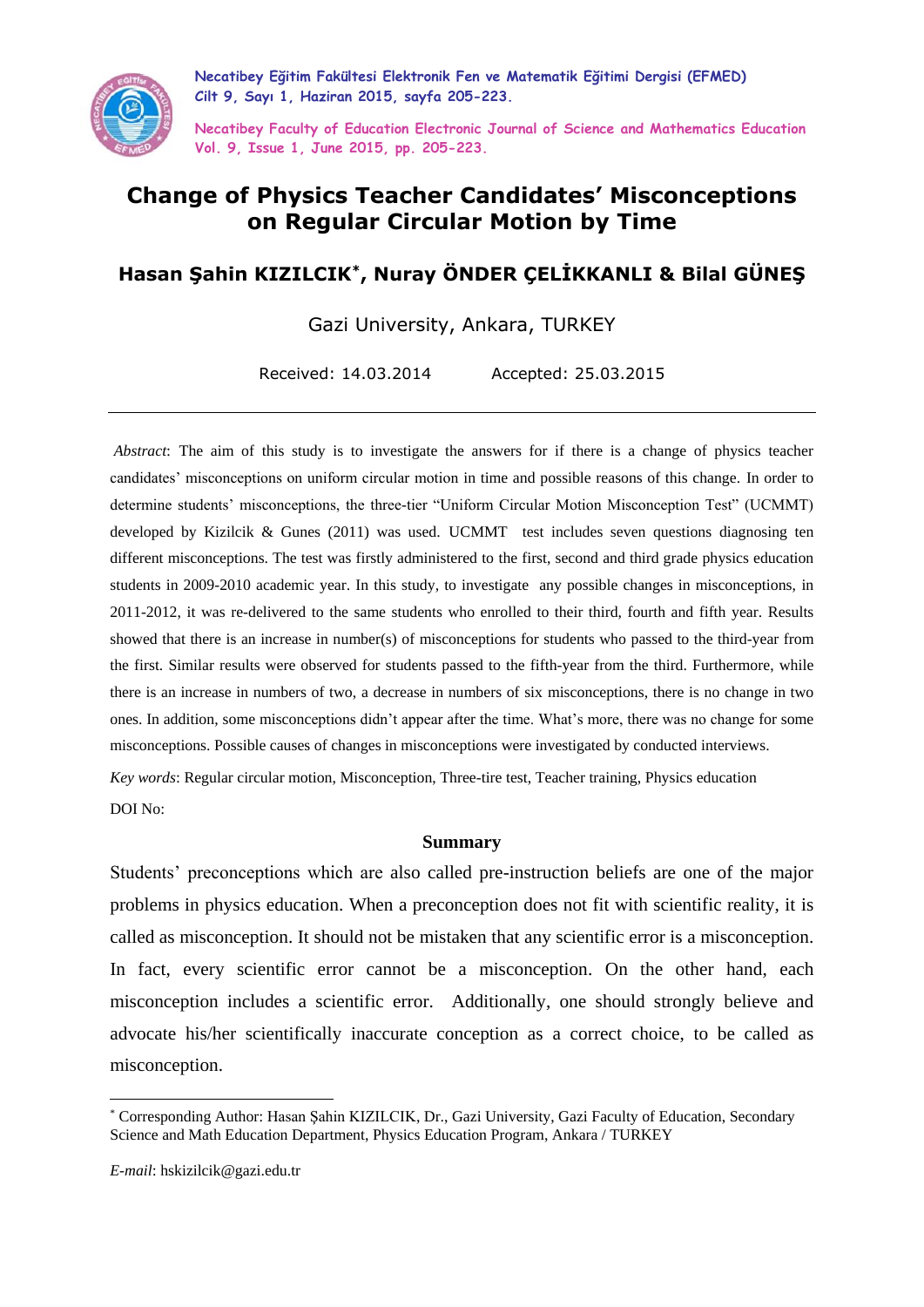#### **206** *FİZİK ÖĞRETMEN ADAYLARININ DÜZGÜN ÇEMBERSEL HAREKET … CHANGE OF PHYSICS TEACHER CANDIDATES' MISCONCEPTIONS …*

Misconceptions are frequently detected in physics for almost every topic. The topic of uniform circular motion is one of them. It is defended that identification and remediation of misconceptions is important to promote meaningful learning. In fact, misconceptions are considered being as a barrier or handicap to further learning. Therefore, the purpose of this study is to investigate the answers for if there is a change of physics teacher candidates' misconceptions on uniform circular motion in time and possible reasons of this change. In order to determine students' misconceptions, the three-tier "Uniform Circular Motion Misconception Test" (UCMMT) developed by Kizilcik & Gunes (2011) was used. The UCMMT includes seven items in three-tier form to identify ten different misconceptions about uniform circular motion. In the first tier of the question, a conceptual question is asked in a multiple-choice format. In the second tier, the possible reason of given answer to the first phase is asked. For the second tier there are eight choices including one blank line that students can write their response. Finally, in the third tier, students are asked about if they are sure about their responses given in first and second tier by two choices.

There are ten misconceptions and more than ten answer combinations which belong to the misconceptions. Therefore, a misconception can be identified by using more than one different answer combinations. Thus, in order to determine misconceptions accurately the following procedure was followed: If a test item provides a misconception with one or more different answer combinations taken from the same test item, the arithmetic means of the answer combinations has been calculated. On the other hand, if any misconception has been measured by different answer combinations taken from different test items, then all answer combinations was added.

The UCMMT was administered to physics education students in their first, second and third year of the students in 2009-2010 academic year. Later, in 2011-2012 academic year the same instrument was used again to the same students who were in their third, fourth and fifth years of their program. In other words, data was collected from the same students by two years apart and findings were compared. To observe if there is any change of physics teacher candidates' misconceptions on uniform circular motion in time, descriptive and frequency analysis were conducted after each administration of the UCMMT. Since the number of physics teachers increased for the second application, it is preferred to look at the change of misconceptions over their frequencies. According to the frequency analysis results, it is seen that there is an increase for four, one and five misconceptions for students who pass to the third grade from the first, to the fourth grade from the second and to the fifth grade from the third respectively. However, some of the misconceptions decreased over time and some of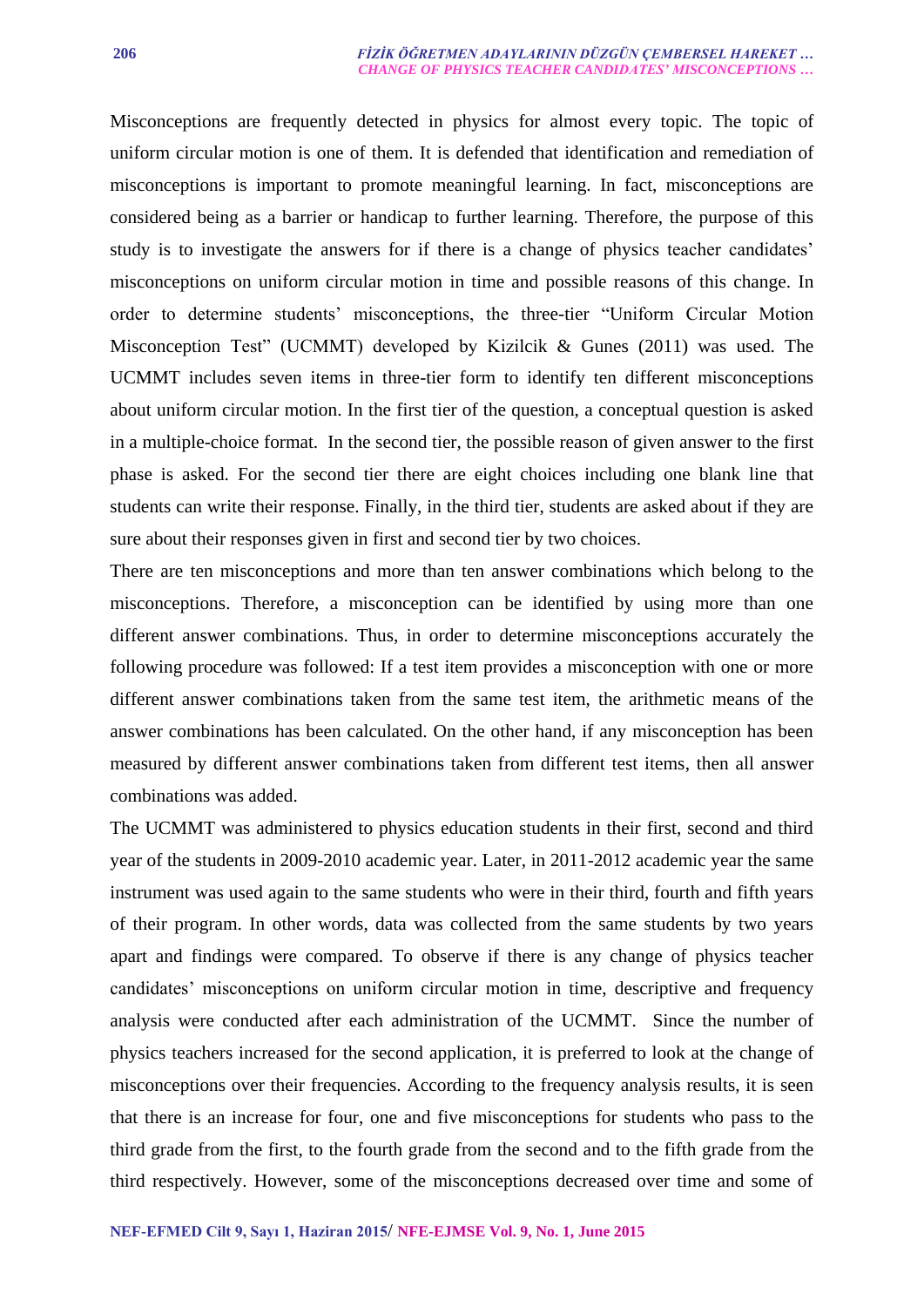them were not changed as well. When misconceptions related with uniform circular motion is considered, students are generally confused with the concept of force and velocity. Students tended to ignore the fact that the centripetal force is a resultant force (not a specific one) and ignore vector properties of velocity.

The possible causes of these changes were investigated by conducted interviews with six students which were randomly selected from the students who have a change on their misconceptions. The results of the interviews are summarized as follows:

- Taking the same courses twice might help to reduce their misconceptions.

- Students generally answer multiple choice tests carelessly.

- Inquiry approach in laboratory lessons promote better conceptual understanding.

- Some physics education lessons such as "Misconceptions in Physics Education" force students to think about misconceptions deeply.

- Students can forget information that they know before by time.

Consequently, the results of present research showed that increase, decrease and no change observed for different misconceptions in time. These results are also consistent with the nature of misconceptions. Since it is difficult to remediate robust misconceptions so there can be no change after a common instruction. In addition, with the help of appropriate and specific learning methods/strategies, they can be reduced effectively. Finally, due to various reasons such as using learning methods inappropriately might cause an increase in number of misconceptions. Thus, change of misconceptions in time affected by various factors such as courses, students' experiments. Instructors should consider this fact and they should examine students' misconceptions time to time in order to remediate them.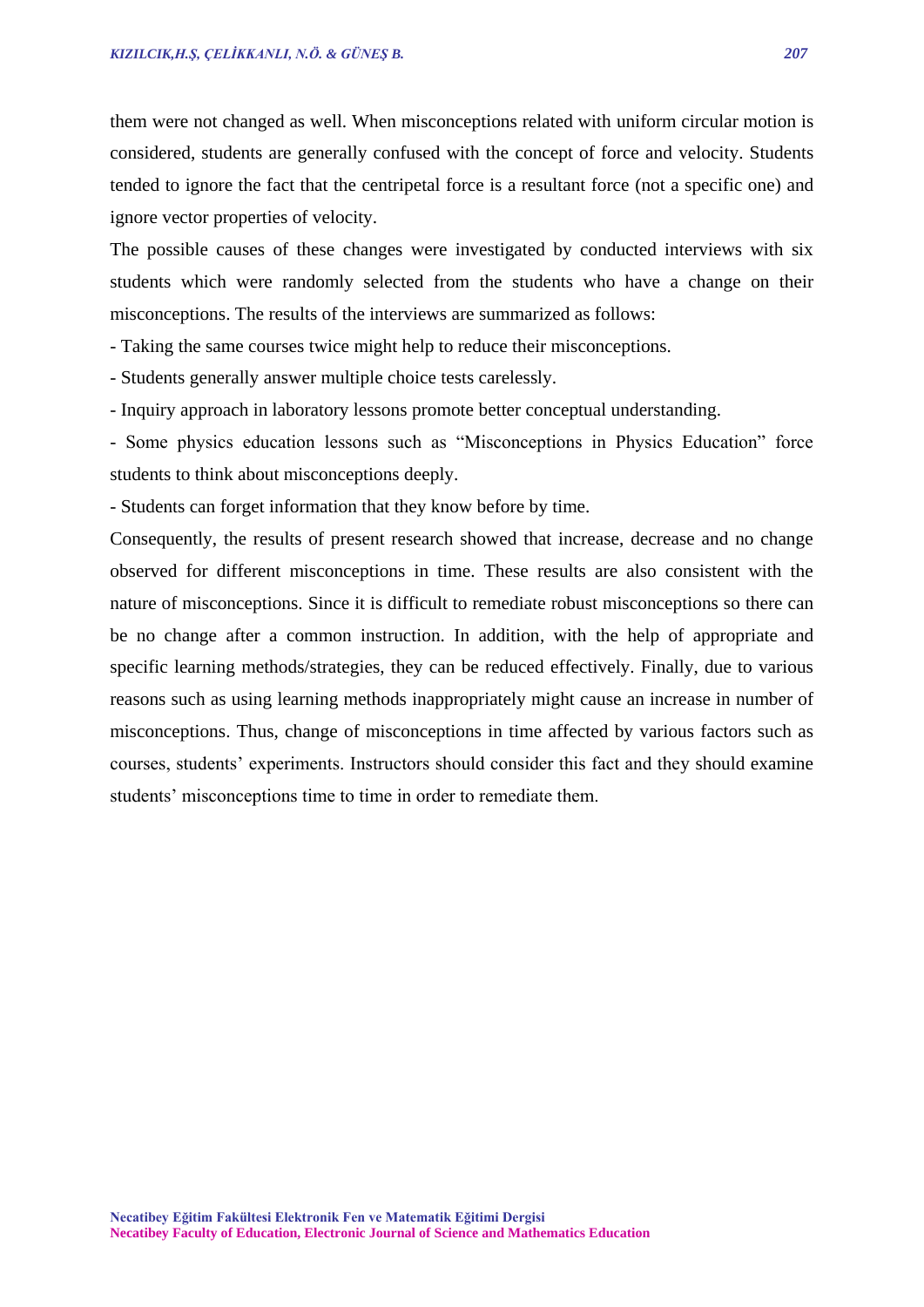# **Fizik Öğretmen Adaylarının Düzgün Çembersel Hareket Konusundaki Kavram Yanılgılarının Zaman İçinde Değişimi**

## **Hasan Şahin KIZILCIK†, Nuray ÖNDER ÇELİKKANLI, Bilal GÜNEŞ**

### Gazi Üniversitesi, Ankara, TÜRKİYE

Makale Gönderme Tarihi: 14.03.2014 Makale Kabul Tarihi: 25.03.2015

*Özet* – Bu çalışmanın amacı, fizik öğretmen adaylarının lisans eğitimi sırasında düzgün çembersel hareket konusundaki kavram yanılgılarının zaman içerisindeki olası değişimlerini ve bu değişimlerin nedenlerini incelemektir‡ . Bu amaçla, düzgün çembersel hareket konusunda Kızılcık & Güneş (2011) tarafından geliştirilen üç aşamalı kavram yanılgısı testinden yararlanılmıştır. Bu test, 10 farklı kavram yanılgısını ölçmeyi amaçlamaktadır. Söz konusu ölçme aracı, 2009-2010 eğitim öğretim yılında birinci, ikinci ve üçüncü sınıfta okumakta olan ve fizik öğretmenliğinde eğitimini sürdüren öğrencilere uygulanmıştı. Bu çalışma kapsamında, kavram yanılgılarındaki olası değişimleri belirlemek amacıyla, bu ölçme aracı; 2011-2012 eğitim öğretim yılında üçüncü, dördüncü ve beşinci sınıftayken daha önce uygulama yapılan aynı öğrencilere tekrar uygulanmıştır. İki yıl arayla aynı öğrencilerden alınan test verileri karşılaştırılmıştır. Araştırmada, ele alınan 10 kavram yanılgısına tüm öğrenciler dikkate alınarak genel sonuçlara bakıldığında; altısının frekansında azalma görülürken, ikisinde artış gözlenmiş, ikisinde ise değişim gözlenmemiştir. Sınıf bazında bakıldığında ise birinci sınıftan üçüncü sınıfa geçen öğrencilerin dört, ikinci sınıftan dördüncü sınıfa geçen öğrencilerin bir ve üçüncü sınıftan beşinci sınıfa geçen öğrencilerin ise beş kavram yanılgısında betimsel olarak artış görülmüştür. Buna karşın bazı kavram yanılgılarının da zamanla azaldığı, bazılarınınsa değişmediği görülmüştür. Bu değişimlerin olası nedenleri öğrencilerden bazılarıyla yapılan görüşmelerle araştırılmıştır.

*Anahtar kelimeler*: Düzgün çembersel hareket, düzgün dairesel hareket, kavram yanılgısı, üç aşamalı test, öğretmen yetiştirme, fizik eğitimi

#### **Giriş**

1

Yapılandırmacı öğrenme yaklaşımına göre "öğrenme" öğrencilerin ön bilgilerinden bağımsız değildir. Aksine, öğrenciler önceden edindikleri ön bilgilerini kullanarak öğrenmeye başlamaktadır. Bu ön bilgiler, öğretim öncesi inanışlar olarak adlandırılabilir. Bunlardan öğrenci zihninde yapılanan ve bilimsel gerçeklerle uyuşmayan ve çelişen bilgi türüne kavram

<sup>†</sup> İletişim: Hasan Şahin KIZILCIK, Dr., Gazi Üniversitesi, Gazi Eğitim Fakültesi, OFMA Eğitimi Böl. Fizik Eğitimi ABD, Ankara / TÜRKİYE

*E*-*mail*: hskizilcik@gazi.edu.tr

<sup>‡</sup> Çalışmanın ön verileri, X. Ulusal Fen Bilimleri ve Matematik Eğitimi Kongresi'nde sözlü bildiri olarak sunulmuştur (Kızılcık, Önder, Güneş, 2012).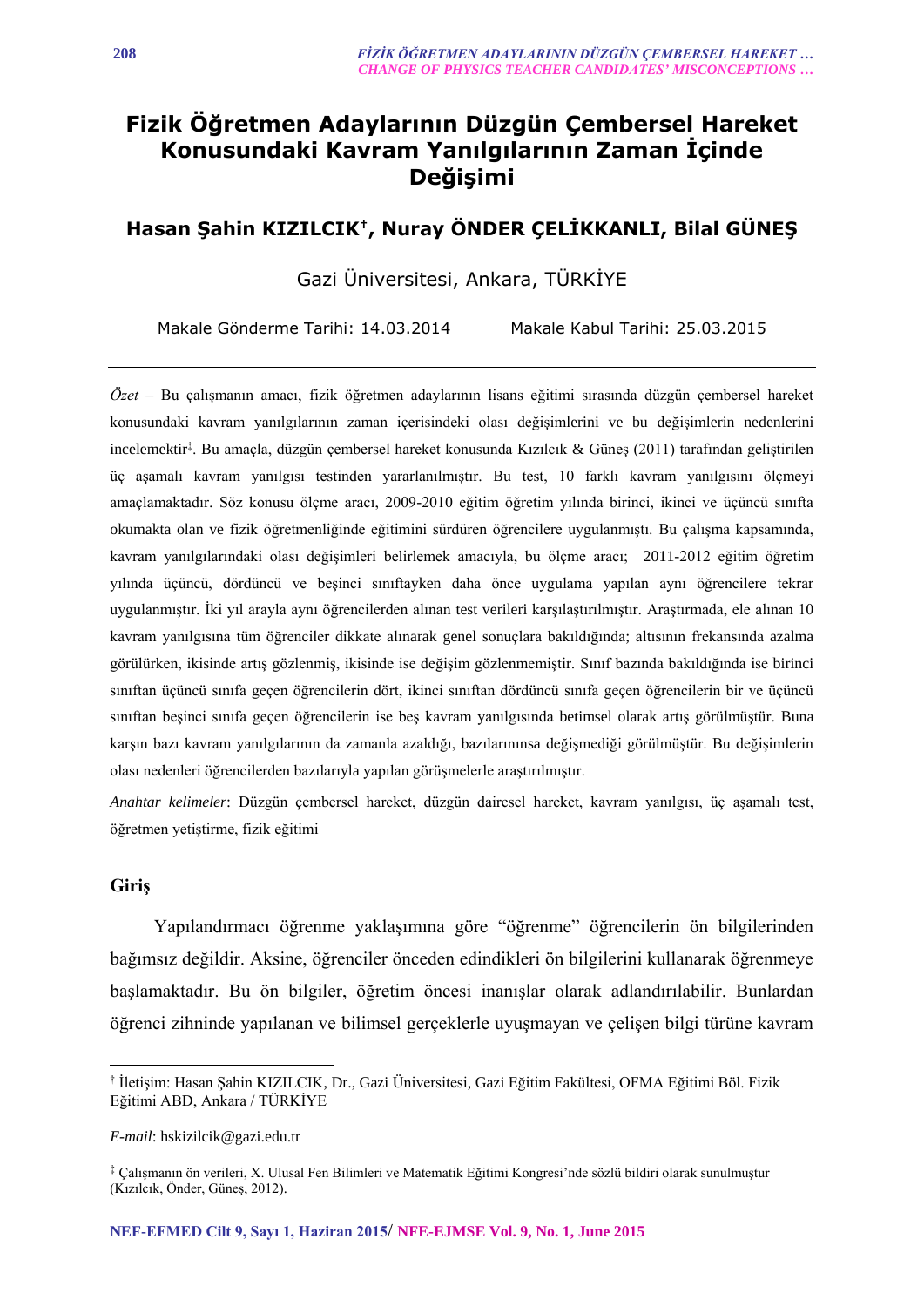yanılgıları denilmektedir (Gilbert & Watts, 1983; Westbrook & Marek, 1991). Başka bir ifadeyle, kavram yanılgısı, "kullanılmakta olan fiziksel kuramlarla ve yasalarla uyuşmayan, öğrencilerin bir kavram hakkında sahip oldukları zihinsel yapılardır" (Clement, 1993). Kavram yanılgıları, kişilerin özellikle günlük hayatlarında gözlemledikleri olaylar hakkında sahip oldukları bilimsellikten uzak fikir ve anlayışlardır (Güneş, 2005). Kavram yanılgısı bir hata veya bilgi eksikliğinden kaynaklı bir şey değildir. Kavram yanılgısı, bilimsel hatadan tamamen farklıdır. Çünkü kavram yanılgısına sahibi olan birey, sahip olduğu düşüncenin yanlış olduğunun farkında olmadığı gibi, bu düşüncenin kesinlikle doğruluğuna da inanmaktadır. Dolayısıyla bütün kavram yanılgıları birer hata veya bilgi eksikliği içerebilir; ancak her hata kavram yanılgısı olmayabilir. Kavram yanılgısı doğru kavramın öğrenilmesini zorlaştırdığından oldukça tehlikelidir. Bir bilginin veya düşüncenin kavram yanılgısı olabilmesi için bazı şartlar vardır: Birincisi, düşüncenin bilimsel bilgiyle uyuşmaması gerekmektedir. İkincisi, bu yanlış düşüncenin bireyler tarafından savunulması ve sahiplenilmesi gerekmektedir. Üçüncüsü ise bireylerin bu hatalı düşüncelerinden emin olması gereklidir (Eryılmaz & Sürmeli, 2002; Yıldız 2003; Eryılmaz, 2010).

Kavram yanılgılarının varlığı genelde yaştan, eğitim seviyesinden ve cinsiyetten bağımsızdır. Kavram yanılgıları, öğrenmenin önünde büyük bir engeldir. Bu yanılgıların düzeltilmesi gerekmektedir. Kavram yanılgılarının düzeltilebilmesi için ise öncelikle tespit edilmesi gerekmektedir. Bunları tespit etmek için ise çeşitli ölçüm araçları kullanılabilir. Bunlardan bazıları; mülakat, çoktan seçmeli kapalı veya açık uçlu testler, kavram haritaları, sözcük çağrışım testleri, vb. dir. Kavram yanılgılarının tespit edilmesinde kullanılan yöntemlerden en etkili olanlardan bir tanesi de üç aşamalı testlerdir (Eryılmaz ve Sürmeli, 2002).

Alanyazında sıklıkla tek (örneğin; Hestenes ve Wells, 1992; Hestenes, Wells ve Swackhamer, 1992) veya iki (Şahin ve Çepni, 2011; Treagust, 1986) aşamalı kavramsal testler mevcuttur. İki, üç ve dört aşamalı kavramsal testlerin sayısı ise daha sınırlıdır. Oysa öğrencilere sonuca dayalı testler yerine, olayların sebebini ve sürecini açıklamaya yönelik soruların sorulması kavram yanılgılarının tespiti için çok daha yararlıdır (Güneş 2005). Üç aşamalı testlerin biçimi genelde şu şekilde belirlenir. Testin ilk aşamasında konuyla ilgili çoktan seçmeli bir soru sorulur, ikinci aşamasında birinci aşamada verilen yanıtı seçme nedenini açıklamaları istenir, üçüncü aşamada ise bu yanıttan emin olup olmadıkları sorulur. Hatta son yıllarda dört aşamalı testlerle kavram yanılgılarını ölçmeye yönelik az sayıda da olsa çalışmalar mevcuttur (Kaltakçı, 2012).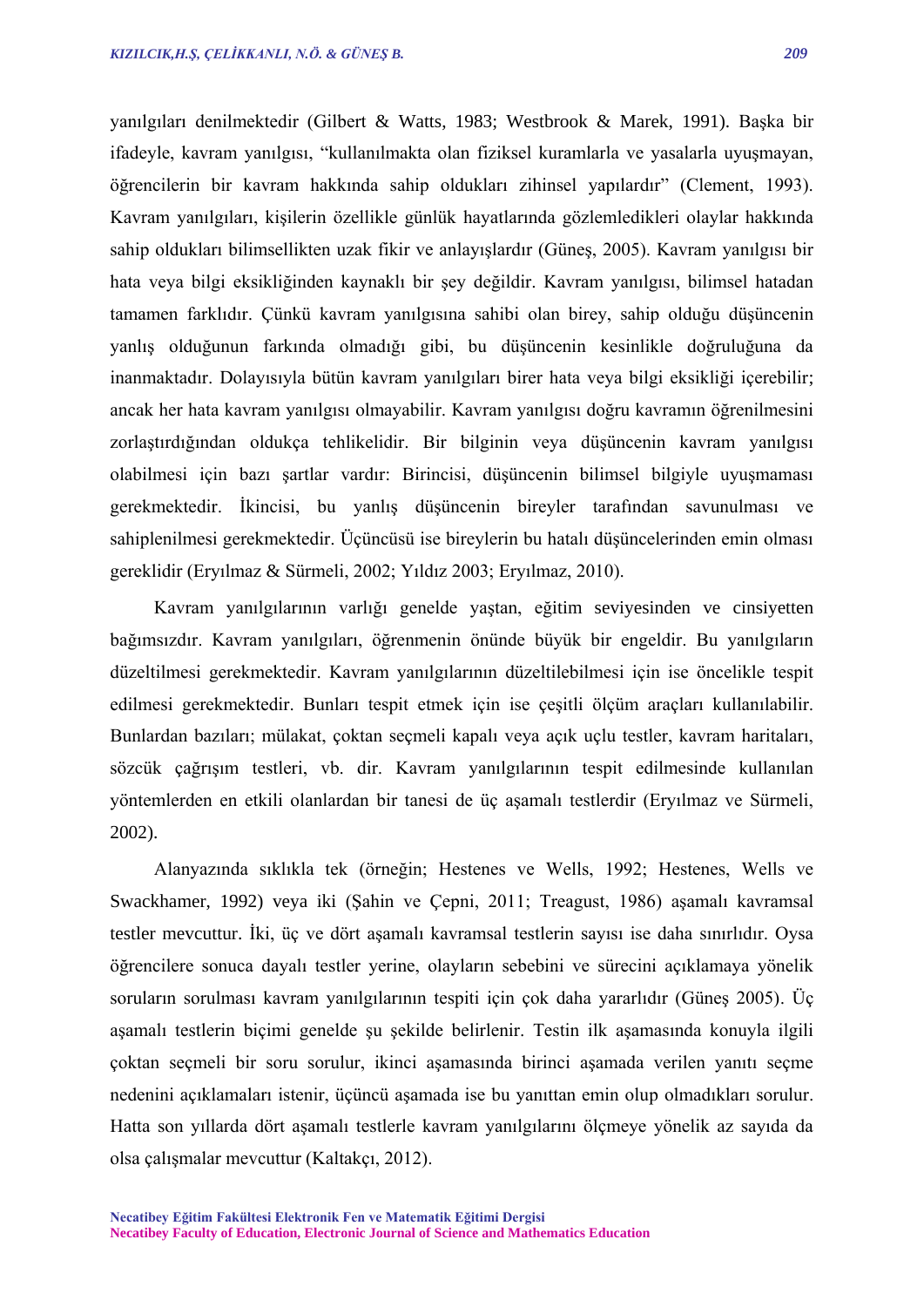Kavram yanılgılarının iyileştirilmesi için özel yöntemler gereklidir. Alanyazında kavram yanılgılarının giderilmesinde sıklıkla kullanılan yöntemlerden bazıları şunlardır: kavramsal değişim metinleri, çürütme metinleri, bağdaştırıcı benzetmeler. Bu yöntemlerden her biri kendi içinde önemlidir. Dolayısıyla birinin diğerine göre üstün olduğunu söylemek yanlıştır. Şunu unutmamak gerekir ki uygun disiplinde, uygun konuda herhangi biri diğerlerine göre daha uygun olabilir.

Kavram yanılgıları değişime dirençli yapıdadır (Howe & Jones, 1998). Güneş (2005) bir konuda kavrama ve bilgiye sahip olmamanın, o konuda kavram yanılgısına sahip olmaktan çok daha iyi olduğunu vurgulamaktadır. Öğrencilerin kavram yanılgılarını gidermede öğretmenlere büyük bir sorumluluk düşmektedir. Öğretmenler kendilerine düşen bu sorumluluğu gerçekleştirebilmesi için öncelikle kendilerinin kavram yanılgılarına sahip olmaması gerekir. Beklenilenin aksine alan yazındaki birçok çalışma öğretmen adaylarının, görev yapan öğretmenlerin de tıpkı öğrenciler gibi kavram yanılgılarına sahip olabildiğini göstermektedir (Trumper, 2000; Trumper & Gorsky, 1997).

Öğrencilerin fizik konularındaki kavram yanılgılarını araştırılırken çok farklı konular üzerinde çalışılmıştır (Chambers & Andre, 1997; Palmer & Flanagan, 1997). Bu konularından birisi de "Düzgün Çembersel Hareket" konusudur. Örneğin; Hestenes, (1992) yaptığı çalışmanın bir kısmında Kızılcık ve Güneş (2011) ise, doğrudan bu konuyla ilgili kavram yanılgılarını araştırmıştır. Ancak kavram yanılgılarını inceleyen çok sayıda çalışma olmasına karşın, bu yanılgıların zaman içinde değişimini incelemeye yönelik herhangi bir çalışmaya rastlanmamıştır. Bu çalışmanın amacı, fizik öğretmen adaylarının lisans eğitimi sırasında düzgün çembersel hareket konusunda sahip oldukları kavram yanılgılarının varsa zaman içerisindeki değişimini ve bu değişimlerin nedenlerini araştırmaktır. Bu çalışmada beş yıllık eğitim görmekte olan fizik öğretmen adaylarının, eğitimlerinin iki yıllık zaman aralığındaki düzgün çembersel hareket konusundaki kavram yanılgılarının değişimine bakılmıştır.

#### **Yöntem**

Bu bölümde, araştırmanın katılımcıları, yöntemi, veri toplama aracı, yapılan işlemler ve analiz yöntemlerine değinilmiştir.

#### *Çalışma Grubu*

Bu çalışma, Ankara ilindeki bir devlet üniversitesinde fizik öğretmenliği programına kayıtlı öğretmen adayları ile gerçekleştirilmiştir. Katılımcılar; 2009-2010 eğitim öğretim yılında eğitiminin birinci, ikinci ve üçüncü yıllarında; 2011-2012 eğitim öğretim yılında ise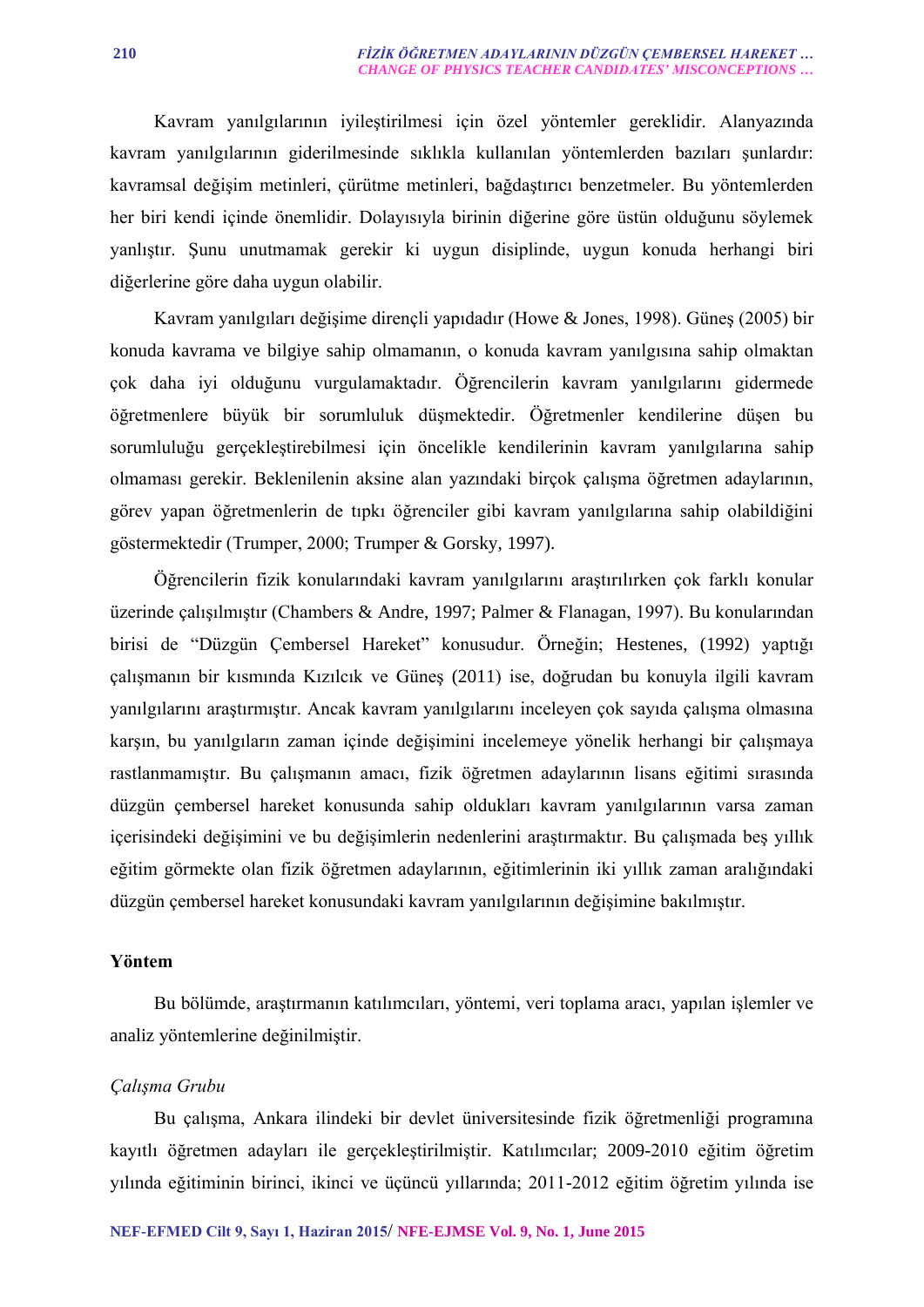sırasıyla eğitiminin üçüncü, dördüncü ve beşinci yıllarında olan öğrencilerden oluşmaktadır. Başka bir deyişle, aynı öğrencilere iki yıl arayla aynı test tekrar uygulanmıştır. Öğretmen adayı olan bu öğrencilerin sınıflara göre dağılımı Tablo 1'de verilmektedir.

| Uygulama/Sınıf |          | 2009-2010 |                 |       | 2011-2012   |          |             |             |  |  |
|----------------|----------|-----------|-----------------|-------|-------------|----------|-------------|-------------|--|--|
|                | 1. Sinit | 2. Sinit  | $\sim$<br>Sinit | oplam | Sinit<br>J. | t. Sinit | sinit<br>J. | ᠇᠇<br>oplam |  |  |
| N<br>. .       | 30       | 39<br>ر ر | 28              | 103   | 24          | эu       | ∼           | 70          |  |  |

**Tablo 1** Katılımcıların Sınıflara Göre Dağılımı

Tablo 1'e göre iki ayrı uygulamada öğrenci sayıları farklılık göstermektedir. Bunun nedeni, ikinci uygulamaya (2011-2012 eğitim öğretim yılında) 24 öğrencinin çeşitli nedenlerle katılamamış olmasıdır. Öğrencilerin katılamama nedenlerinin başında eğitimlerini yarıda bırakmış olmaları ve ilgili uygulama sırasında sınıfta bulunmamaları gelmektedir.

#### *Araştırma Yöntemi*

Bu çalışmada durum çalışma modeli benimsenmiştir. Yin (1984)'e göre durum çalışması şöyle tanımlanabilir: Durum çalışması, güncel bir olguyu kendi gerçek yaşam çerçevesinde bir olgu veya olayı nasıl ve niçin sorularına cevap arayarak inceleyen bir araştırma yöntemidir. Bu çalışmada da, bir örnek grup üzerinden elde edilen verilerle var olan durumu ortaya konulup bu durumun nedenleri araştırılmaktadır. Çalışmada incelenen durum, fizik öğretmen adaylarının düzgün çembersel hareket konusundaki kavram yanılgılarının yıllar içerisindeki değişimidir.

Çalışmada veri toplamak aracı olarak iki ölçüm aracı kullanılmıştır. Bu araçlardan ilki Kızılcık & Güneş (2011) tarafından geliştirilen üç aşamalı "Düzgün Dairesel Hareket Kavram Yanılgısı Testi" (DDHKYT); ikincisi ise yarı yapılandırılmış görüşmelerdir.

*Düzgün Dairesel Hareket Kavram Yanılgısı Testi (DDHKYT):* Mazur (1997) Fizik öğrencilerinin nicel problem çözme konusunda başarılı olurken fizikteki basit kavramların anlamada zorlandıkların aşılmadığını çalışmalarında gözlemlediği belirtmektedir. Bu yüzden bu araştırmada matematiksel problemlerin yer aldığı bir ölçüm aracı kullanmak yerine önceden geliştirilen ve Kızılcık & Güneş (2011) tarafından yayınlanan düzgün çembersel hareket konusundaki temel kavramların irdelendiği üç aşamalı kavram testi kullanılmıştır. Yedi maddeden oluşan bu kavram yanılgısı testi, düzgün çembersel hareket konusunda 10 farklı kavram yanılgısını ölçmeyi amaçlamaktadır. Testin her bir maddesi üç aşamalı sorulardan oluşmaktadır. Testin birinci aşaması çoktan seçmeli kavramsal soruları içermektedir. Bu aşamada test maddesi beş seçeneklidir. Seçenekler olası kavram yanılgılarını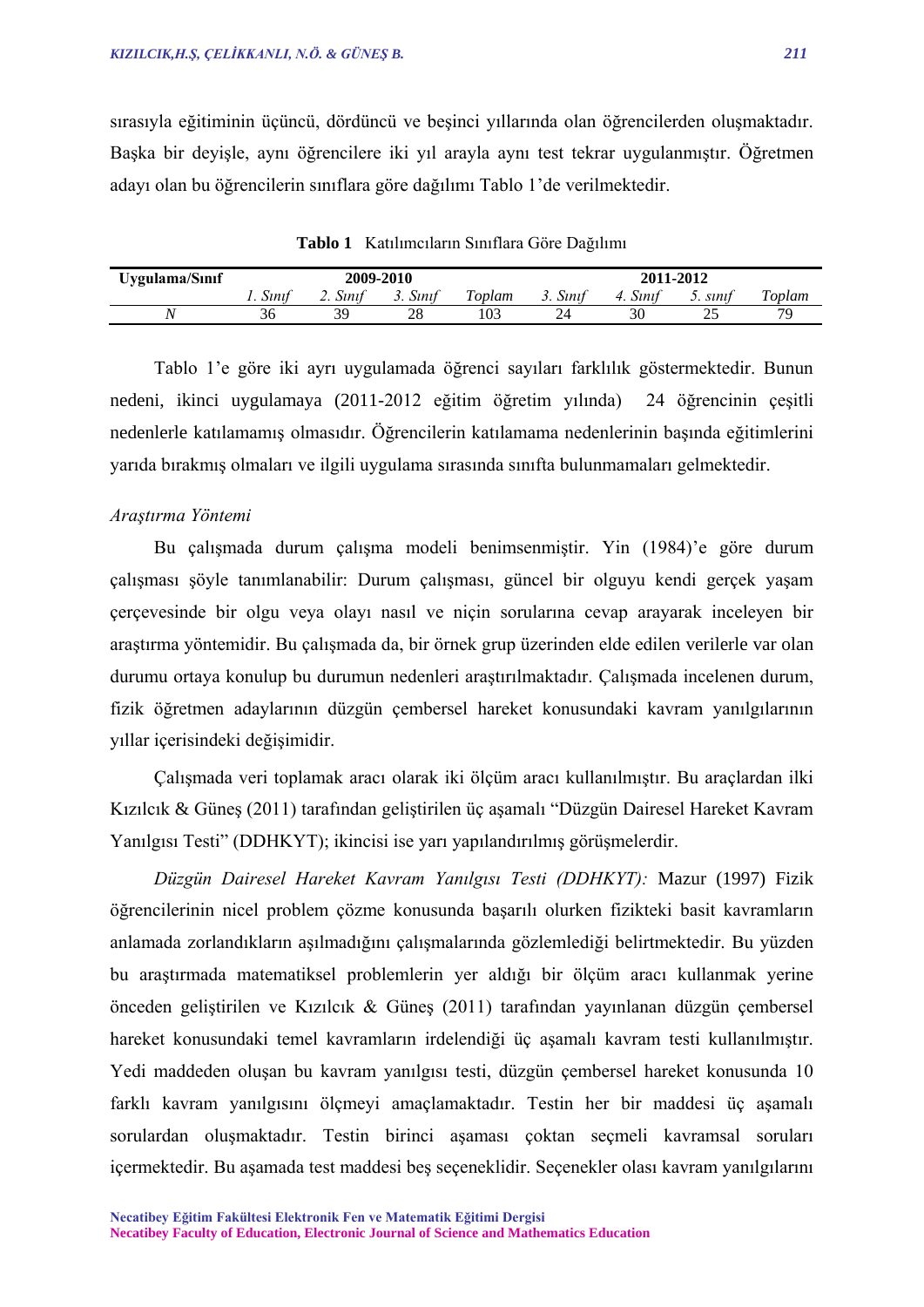da dikkate alarak hazırlanmıştır. Birinci aşamada sorulan soruya verilen yanıtın nedeninin istendiği ikinci aşama yine çoktan seçmeli olup, öğrencilerin istedikleri yanıtı yazabilecekleri açık uçlu bir seçenek ile birlikte toplam sekiz seçeneklidir. Bu aşamada seçeneklerden bazıları, olası kavram yanılgılarının açıklamalarını da içermektedir. Üçüncü aşamada ise öğrencinin birinci aşamada vermiş olduğu yanıttan emin olup olmadığı sorulmaktadır.

Kızılcık & Güneş (2011) tarafından DDHKYT'nin ölçmeyi amaçladığı kavram yanılgıları ve bu yanılgıları içeren olası yanıt kombinasyonları belirlenmiş ve bunlar Tablo 2'de verilmiştir.

| Kod         | <b>Kavram Yanılgısı</b>                                           | Seçenekler                           |
|-------------|-------------------------------------------------------------------|--------------------------------------|
| KY01        | Merkezcil kuvvetin etkisi Düzgün Çembersel Hareket bitse de devam | 1.1a, 1.2b, 1.3a                     |
|             | eder.                                                             | 1.1a, 1.2c, 1.3a                     |
| <b>KY02</b> | Merkezcil kuvvet Düzgün Çembersel Hareket olduğunda oluşan bir    | 1.1d, 1.2a, 1.3a                     |
|             | kuvvettir.                                                        | 3.1b, 3.2a, 3.3a                     |
|             |                                                                   | 3.1e, 3.2f, 3.3a                     |
|             |                                                                   | 3.1e, 3.2g, 3.3a                     |
|             |                                                                   | 6.1b, 6.2a, 6.3a                     |
|             |                                                                   | 6.1d, 6.2g, 6.3a                     |
|             |                                                                   | 7.1d, 7.2d, 7.3a                     |
| KY03        | Merkezcil kuvvetin yönü dışa doğrudur.                            | 1.1b, 1.2b, 1.3a                     |
|             |                                                                   | 2.1c, 2.2a, 2.3a                     |
|             |                                                                   | 2.1d, 2.2e, 2.3a                     |
|             |                                                                   | 4.1b, 4.2a, 4.3a                     |
|             |                                                                   | 6.1c, 6.2b, 6.3a                     |
| <b>KY04</b> | Merkezkaç kuvvet gerçektir.                                       | 1.1a, 1.2e, 1.3a                     |
|             |                                                                   | 1.1a, 1.2g, 1.3a                     |
|             |                                                                   | 1.1b, 1.2c, 1.3a                     |
|             |                                                                   | 1.1b, 1.2e, 1.3a                     |
|             |                                                                   | 1.1b, 1.2g, 1.3a                     |
|             |                                                                   | 2.1c, 2.2b, 2.3a                     |
|             |                                                                   | 2.1c, 2.2f, 2.3a                     |
|             |                                                                   | 2.1d, 2.2b, 2.3a                     |
|             |                                                                   | 2.1d, 2.2f, 2.3a                     |
|             |                                                                   | 3.1a, 3.2e, 3.3a                     |
|             |                                                                   | 3.1c, 3.2d, 3.3a                     |
|             |                                                                   | 3.1d, 3.2c, 3.3a                     |
|             |                                                                   | 3.1e, 3.2f, 3.3a                     |
|             |                                                                   | 3.1e, 3.2g, 3.3a                     |
|             |                                                                   | 4.1b, 4.2a, 4.3a                     |
|             |                                                                   | 4.1b, 4.2b, 4.3a<br>4.1b, 4.2f, 4.3a |
|             |                                                                   | 4.1c, 4.2b, 4.3a                     |
|             |                                                                   | 4.1c, 4.2f, 4.3a                     |
|             |                                                                   | 6.1a, 6.2c, 6.3a                     |
|             |                                                                   | 6.1c, 6.2d, 6.3a                     |
|             |                                                                   | 6.1d, 6.2f, 6.3a                     |
|             |                                                                   | 7.1c, 7.2a, 7.3a                     |
|             |                                                                   | 7.1d, 7.2e, 7.3a                     |
| KY05        | Kuvvetlerin dengesi olmazsa Düzgün Çembersel Hareket olmaz.       | 4.1e, 4.2f, 4.3a                     |
|             |                                                                   | 4.1e, 4.2g, 4.3a                     |
|             |                                                                   | 5.1e, 5.2f, 5.3a                     |

**Tablo 2** Kavram Yanılgılarının Test Maddelerine Göre Dağılımı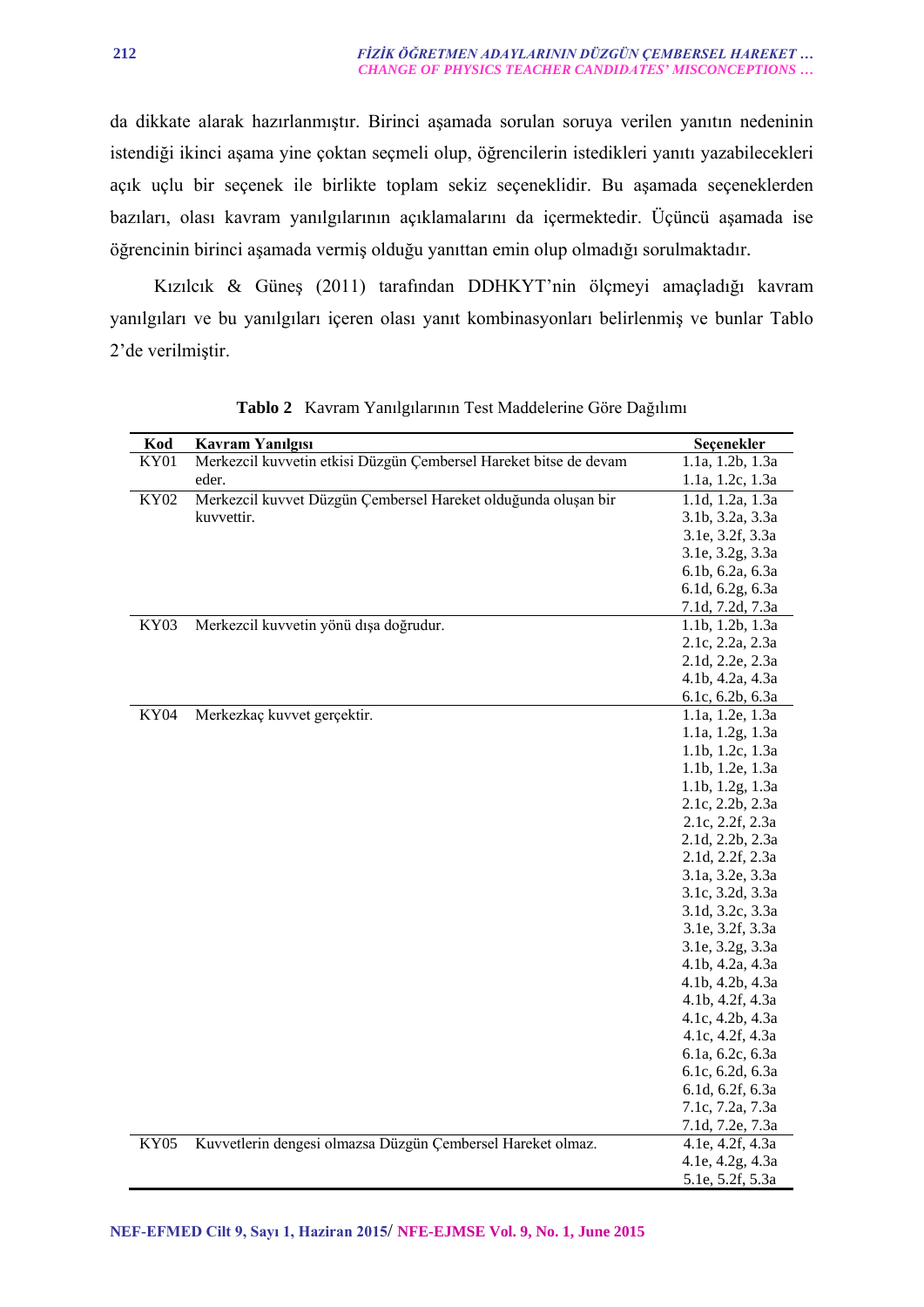|             |                                                        | 6.1e, 6.2c, 6.3a |
|-------------|--------------------------------------------------------|------------------|
| KY06        | Düzgün Çembersel Hareket'te hız değişmez.              | 2.1b, 2.2d, 2.3a |
|             |                                                        | 2.1e, 2.2c, 2.3a |
| <b>KY07</b> | Düzgün Çembersel Hareket'te hız ve ivme aynı yöndedir. | 2.1b, 2.2g, 2.3a |
|             |                                                        | 5.1a, 5.2d, 5.3a |
| <b>KY08</b> | Hız ile net kuvvet vektörleri aynı doğrultudadır.      | 4.1a, 4.2e, 4.3a |
|             |                                                        | 4.1d, 4.2c, 4.3a |
|             |                                                        | 5.1c, 5.2c, 5.3a |
| KY09        | Ivme ile merkezcil kuvvet zit yönlüdür.                | 2.1c, 2.2e, 2.3a |
|             |                                                        | 5.1b, 5.2b, 5.3a |
| KY10        | Ivmeyi net kuvvet oluşturmaz.                          | 5.1a, 5.2g, 5.3a |
|             |                                                        | 5.1c, 5.2g, 5.3a |

Tablo 2'de görüldüğü gibi, bir kavram yanılgısının tespiti için birden fazla cevap kombinasyonundan yararlanılmıştır. Burada amaç, rastlantısal sonuçları en aza indirmektir.

*Yarı Yapılandırılmış Görüşmeler:* Birinci ve ikinci uygulamaların her ikisine de katılan öğrencilerden kavram yanılgılarında olumlu veya olumsuz değişiklik olanlardan seçkisiz olarak seçilen toplam altı öğretmen adayıyla yarı yapılandırılmış görüşme yapılmıştır. Görüşmelere her sınıftan ikişer öğretmen adayı alınmıştır. Görüşmelerin amacı, kavram yanılgılarında görülen değişikliklerin olası nedenlerini araştırmaktır. Yarı yapılandırılmış görüşmelerde öğretmen adaylarına genel olarak aşağıdaki sorular yöneltilmiştir.

- İki uygulama arasında hangi dersleri aldınız?
- Bu derslerden düzgün çembersel hareket ile ilgili olanları var mıydı?
- Bu derslerin sizin bu konudaki kavramlarınızda bir değişiklik oluşturduğunu düşünüyor musunuz?
- Kavram yanılgılarınızdaki değişimin başka olası nedenleri sizce ne olabilir?

Altı öğrenci ile yapılan görüşmelerden elde edilen veriler, kavram yanılgılarının giderilmesi veya nedenleri ile ilgili ve öğretmen yetiştirme sürecin anlaşılmasıyla ilgili fikir vermesi açısından önemlidir.

#### *Uygulama*

Araştırmada kullanılan kavram yanılgısı testi, araştırmanın amacı doğrultusunda 2009- 2010 eğitim öğretim yılında eğitiminin birinci, ikinci ve üçüncü yılında olan fizik öğretmenliği anabilim dalında eğitimini sürdüren öğretmen adaylarına uygulanmıştır. Daha sonra 2011-2012 eğitim öğretim yılında eğitimlerinin üçüncü, dördüncü ve beşinci yıllarında olan aynı öğretmen adaylarına yeniden uygulanmıştır. İki yıl arayla aynı öğretmen adayı gruplarından alınan veriler karşılaştırılmıştır.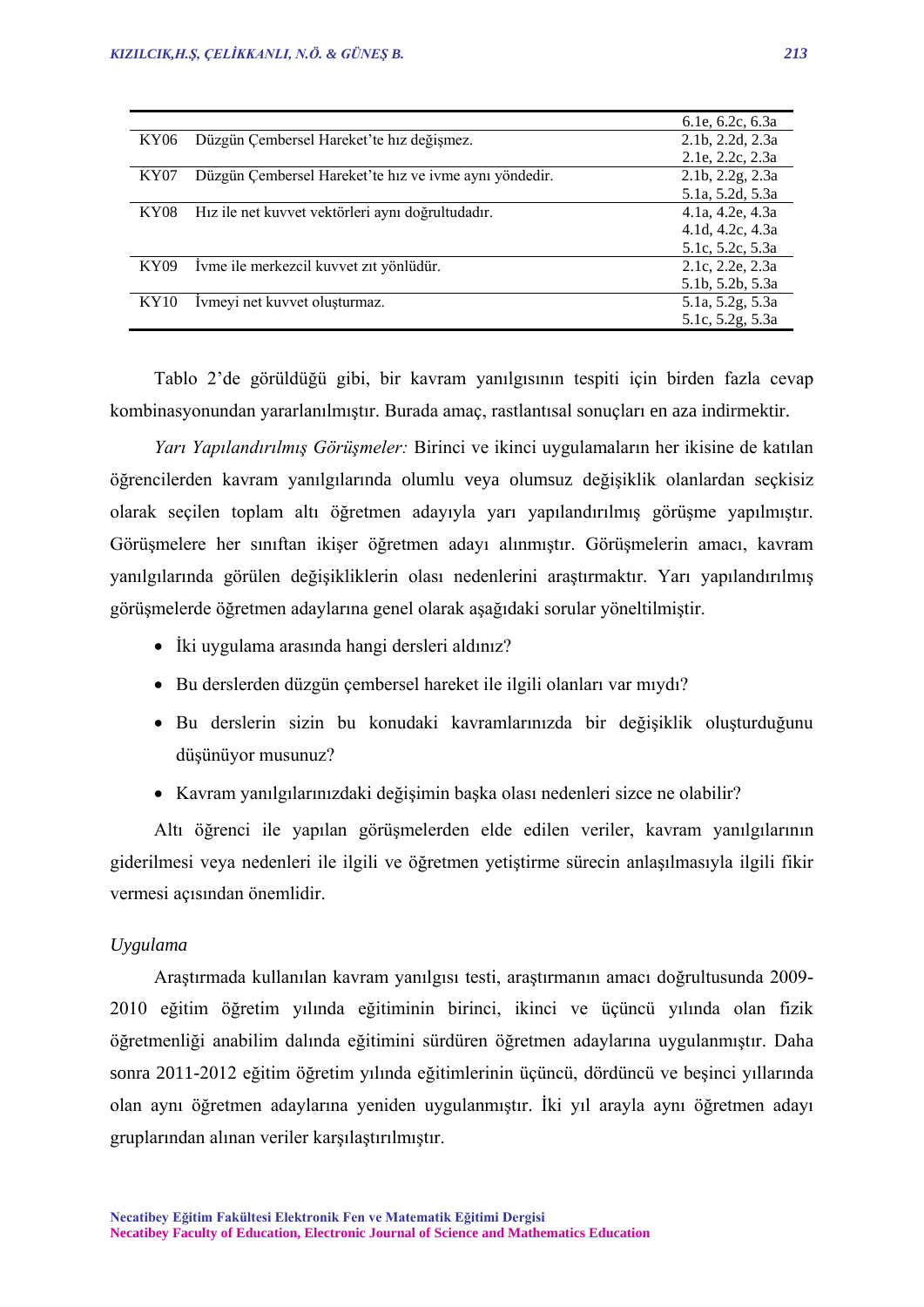#### *Verilerin Analizi*

DDHKYT'nin uygulanmasından sonra, kavram yanılgılarının oranları tespit edilmiştir. Bu sırada Tablo 2.3.'de verilen yanıt kombinasyonlarından yararlanılmıştır. Üç aşamalı testlerde, bir öğretmen adayının kavram yanılgısına sahip olduğuna karar verilebilmesi için, birinci aşamada kavram yanılgısını işaret eden seçeneği tercih etmesi, ikinci aşamada tercih ettiği seçeneğe uygun bir açıklamanın işaretlenmesi ve üçüncü aşamada da ilk iki aşamadaki eylemlerinden emin olması gerekmektedir. Buna uygun olarak her kavram yanılgısı için belirlenen kombinasyonlar kullanılmıştır. Bir kavram yanılgısı için birden fazla kombinasyon bulunmaktadır. Burada, DDHKYT'den elde edilen veriler analiz edilirken şu yol izlenmiştir:

Herhangi bir kavram yanılgısının oranı tespit edilirken; bu yanılgıya ait kombinasyonlar aynı test maddesinden elde ediliyorsa, sonuçların aritmetik ortalaması alınmıştır. Bu yanılgıya ait kombinasyonlar farklı test maddelerinden elde ediliyorsa sonuçlar toplanmıştır. Örneğin; Tablo 2.3'te verilen KY09'a ait iki kombinasyon farklı sorulardan elde edildiğinden sonuçlarının aritmetik ortalaması alınmış, KY10'a ait iki kombinasyon aynı sorudan elde edildiği için sonuçlar toplanmıştır. Bunun nedeni, aynı öğrencinin aynı test maddesine tek kombinasyonla yanıt verebilecek oluşudur. Bu nedenle farklı test maddesine ait kombinasyonları aynı öğrenci yanıtlamış olabilir. Bu durumda da aritmetik ortalama alınmıştır. Fakat aynı yanılgının aynı test maddesine ait kombinasyonları toplanmıştır.

Öğrencilerden farklı zamanlarda alınan veriler değerlendirilirken, iki uygulama sonuçları arasındaki ilişkiye Pearson Momentler Çarpımı Korelasyon Katsayısı hesaplanarak bakılmıştır. Ayrıca, olumlu veya olumsuz değişimlerin nedenlerini belirlemek amacıyla yapılan yarı yapılandırılmış görüşmelerden elde edilen veriler betimsel olarak incelenmiş ve sonuçlar özetlenmiştir.

#### **Bulgular ve Yorumlar**

Bu kısımda ölçme araçlarından elde edilen verilere ait bulgular verilmiştir. Bulgular tablolarla sunulmuş, amaca uygun karşılaştırmalar yapılmıştır.

Testin geçerliliğine bakmak için, öğrencilerin birinci ve ikinci aşamaya verdikleri yanıtların analizi yapılmıştır. Tablo 3'te birinci uygulama için, Tablo 4'te de ikinci uygulama için her bir sorunun ilk iki basamağına doğru ve yanlış yanıt veren öğrencilerin sayıları ve yüzdeleri verilmiştir. Ardından, her bir soru için birinci ve ikinci aşama arasındaki korelasyon hesaplanmıştır. Elde edilen korelasyon değerleri, Tablo 3 ve Tablo 4'te "r" olarak verilmiştir.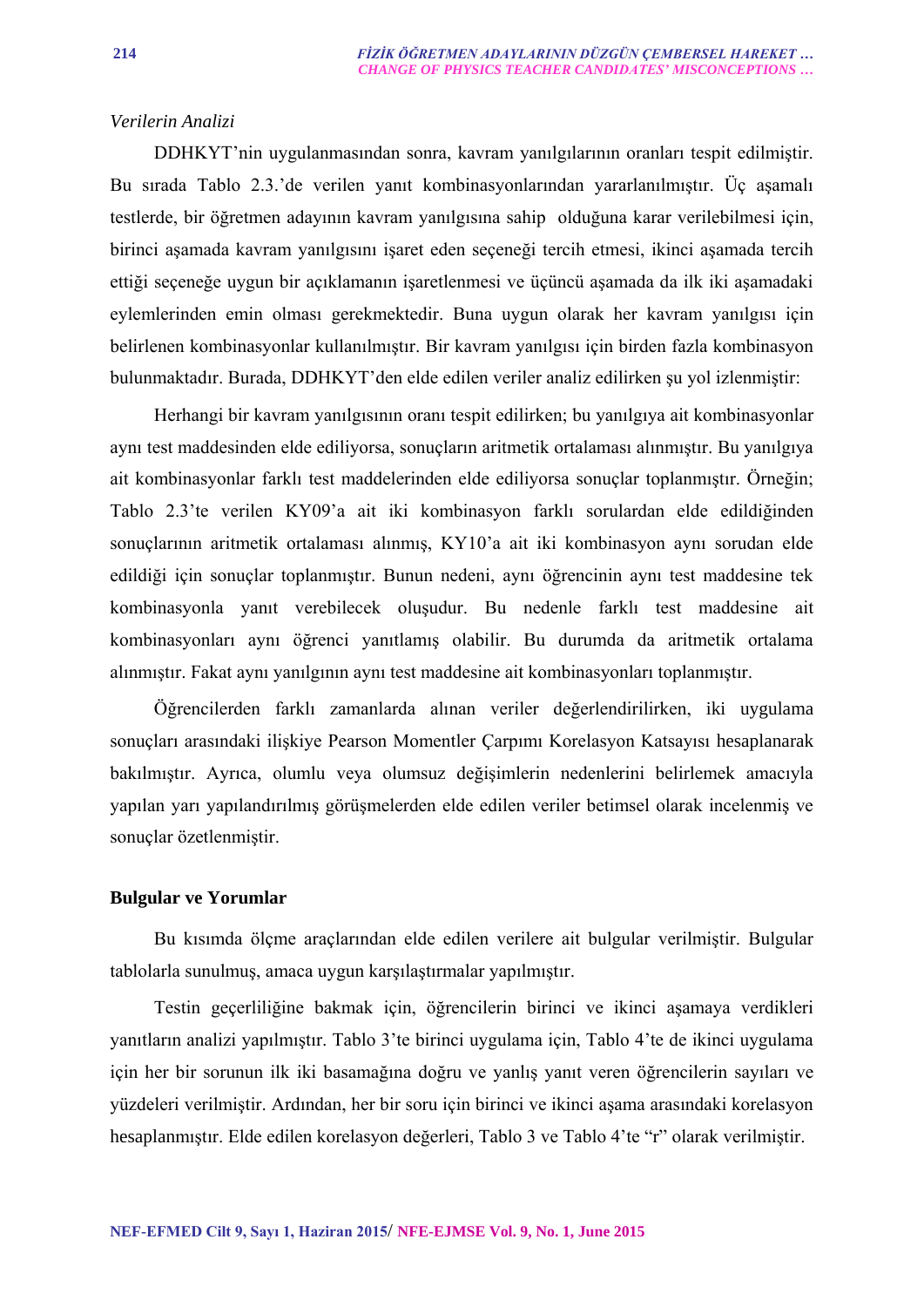| 1. Aşama        |    |       | Doğru  |      |          |      |        |      |      |
|-----------------|----|-------|--------|------|----------|------|--------|------|------|
| 2. Aşama        |    | Doğru | Yanlıs |      | Doğru    |      | Yanlış |      | r    |
| Sorular         |    | $\%$  |        | $\%$ |          | $\%$ |        | $\%$ |      |
|                 | 41 | 40    | 8      | 7,8  | 8        | 7,8  | 45     | 44   | 0.69 |
| $\overline{2}$  | 43 | 42    | 12     | 12   | 9        | 8,7  | 36     | 35   | 0,58 |
| 3               | 24 | 23    | 4      | 3,9  | 9        | 8,7  | 65     | 63   | 0,70 |
| 4               | 53 | 51    | 9      | 8,7  | 9        | 8,7  | 30     | 29   | 0,62 |
| 5               | 46 | 45    | 6      | 5,8  | 2        | 1.9  | 44     | 43   | 0,84 |
| 6               | 15 | 15    | 4      | 3,9  | 8        | 7,9  | 75     | 73   | 0,65 |
| ⇁               | 51 | 50    | 6      | 5,8  | $\theta$ |      | 41     | 40   | 0,88 |
| <b>Ortalama</b> | 39 | 38    |        | 6,8  | 6,4      | 6,2  | 48     | 47   | 0.71 |

**Tablo 3** Birinci uygulamada soruların ilk iki basamağına verilen yanıtların dağılımı ve basamaklar arası kombinasyon

**Tablo 4** İkinci uygulamada soruların ilk iki basamağına verilen yanıtların dağılımı ve basamaklar arası kombinasyon

| 1. Aşama        |    | Doğru |        |      |                |      |        |      |      |
|-----------------|----|-------|--------|------|----------------|------|--------|------|------|
| 2. Aşama        |    | Doğru | Yanlıs |      | Doğru          |      | Yanlıs |      | r    |
| Sorular         |    | %     |        | $\%$ |                | $\%$ |        | $\%$ |      |
|                 | 39 | 49    | 6      | 7.6  |                | 6,3  | 29     | 37   | 0,72 |
| 2               | 38 | 48    | 8      | 10   | 11             | 14   | 21     | 27   | 0,50 |
|                 | 28 | 35    | 3      | 3,8  |                | 1.3  | 47     | 59   | 0,89 |
| 4               | 39 | 49    | 5      | 6,3  | 5              | 6,3  | 29     | 37   | 0,74 |
| 5               | 37 | 47    | 4      | 5.1  |                | 1.3  | 35     | 44   | 0,87 |
| 6               | ┑  | 8,9   |        | 1,3  | 7              | 8,9  | 63     | 80   | 0,61 |
|                 | 40 | 51    |        | 1,3  | $\overline{2}$ | 2,5  | 34     | 43   | 0,92 |
| <i>Ortalama</i> | 33 | 41    | 4      | 5.1  | 4,6            | 5,8  | 37     | 47   | 0,75 |

Tablo 3 ve Tablo 4'e göre, testin birinci ve ikinci uygulamalarında aşamalar arası korelasyon değerleri her bir soru için 0,5'ten büyük bulunmuştur. Dolayısıyla, tüm sorular için birinci ve ikinci aşamalar arası korelasyonun yüksek olduğu söylenebilir. Hestenes & Halloun (1995)'e göre, bir testin geçerlilik değerinin çalışmalarda kullanılabilecek düzeyde olması için doğru nedenli yanlış yanıt verme olasılığının %10'dan küçük olması gerekir. Tablo 3'e ve Tablo 4'e bakıldığında, hem yanlış nedenli doğruların hem de doğru nedenli yanlışların oranının %10'un altında olduğu görülmektedir.

Birinci ve ikinci uygulamalarda fizik öğretmen adaylarının kavram yanılgılarının frekansları ve yüzdelik oranları belirlenmiştir. İki yıllık zaman süresince öğrenci sayılarında da değişim olmuştur. Bu nedenle yüzdelere dayalı sonuçların yanı sıra kavram yanılgısına sahip olan öğretmen adaylarının sayısına da bakılmıştır. Bu durum, herhangi bir kavram yanılgısına sahip olan öğretmen adayı sayısının değişmemesi ya da azalmasına karşın, yüzdeliğin artabilmesi veya tersinin olabilmesi gibi durumların önüne geçmek için yapılmıştır. Söz konusu veriler Tablo 5'te sunulmuştur.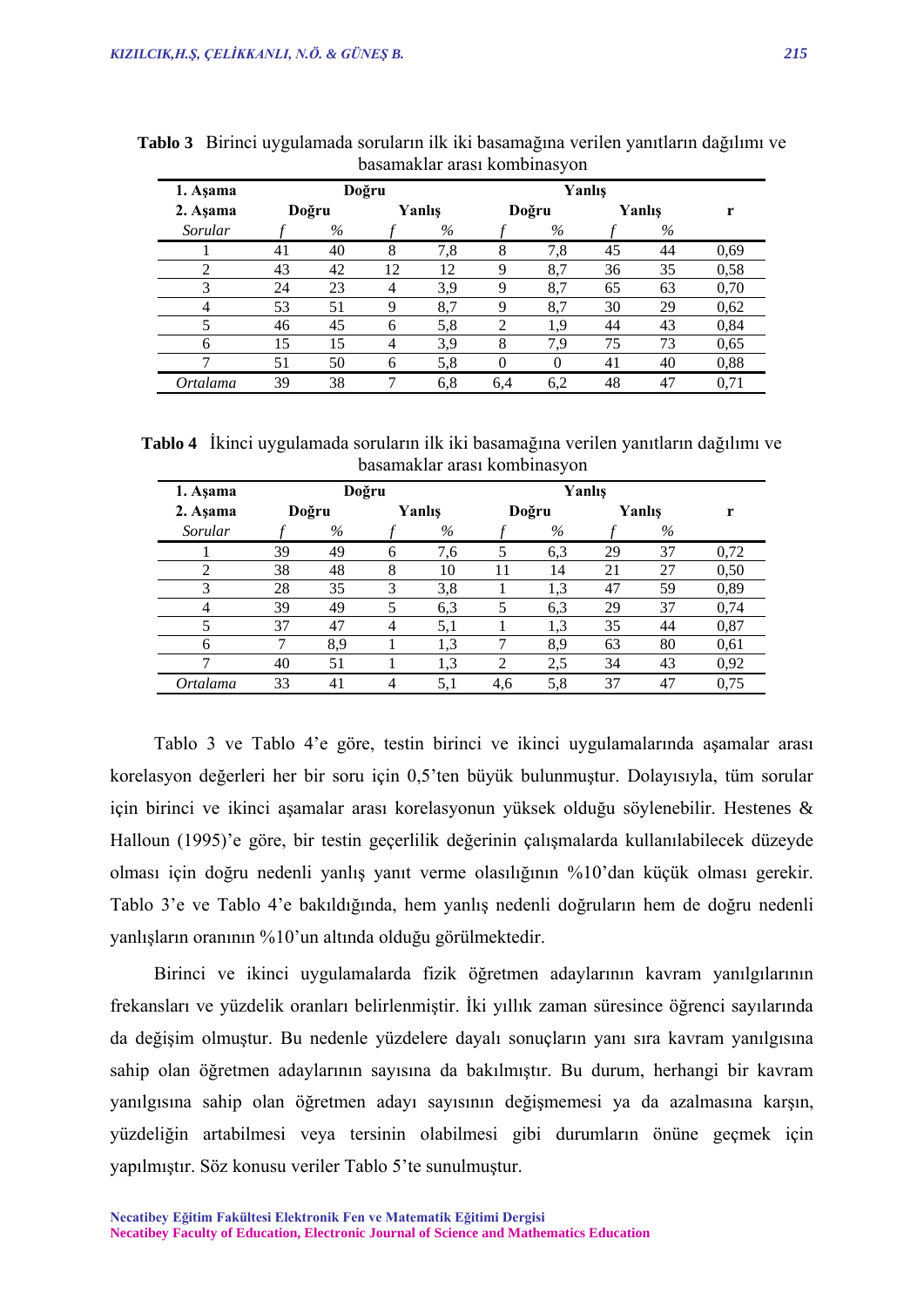| Birinci Uygulama (2009-2010) |      |          |      |          |      |          |                   | İkinci Uygulama (2011-2012) |      |          |      |          |      |                        |                   |                   |
|------------------------------|------|----------|------|----------|------|----------|-------------------|-----------------------------|------|----------|------|----------|------|------------------------|-------------------|-------------------|
| KY                           |      | 1. Sinif |      | 2. Sinif |      | 3. Sinif |                   | Toplam                      |      | 3. Sinif |      | 4. Sinif |      | 5. Sinif               | Toplam(N:         |                   |
|                              |      | (N: 36)  |      | (N: 39)  |      | (N: 28)  |                   | (N: 103)                    |      | (N: 24)  |      | (N: 30)  |      | (N: 25)                |                   | 79)               |
|                              |      | $\%$     |      | $\%$     |      | $\%$     |                   | $\%$                        |      | $\%$     |      | $\%$     |      | $\%$                   |                   | $\%$              |
| KY01                         | 6.00 | 16.67    | 8.00 | 20.51    | 4.00 |          |                   | 14,29 18,00 17,48           | 6.00 | 25,00    | 3.00 | 10.00    | 4.00 |                        |                   | 16.00 13.00 16.46 |
| KY02                         | 4.00 | 11.11    | 6.50 | 16.67    | 3.00 |          | 10,71 13,50 13,11 |                             | 4,75 | 19,79    | 4,25 | 14,17    |      | 3.75 15.00 12.75 16.14 |                   |                   |
| KY03                         | 3.50 | 9.72     | 4.75 | 12.18    | 2.00 | 7.14     | 10,25 9,95        |                             | 2,00 | 8,33     | 4.00 | 13.33    | 4.25 |                        | 17.00 10.25 12.97 |                   |
| KY04                         | 2.50 | 6.94     | 1.17 | 2.99     | 1.33 | 4.76     | 5.00              | 4.85                        | 1.00 | 4.17     | 0.33 | 1.11     | 0.33 | 1.33                   | 1.67              | 2.11              |
| KY05                         | 1.67 | 4.63     | 1.33 | 3.42     | 0.33 | 1.19     | 3,33              | 3,24                        | 1,67 | 6.94     | 2.33 | 7.78     | 1.00 | 4.00                   | 5.00              | 6.33              |
| KY06                         | 5.00 | 13.89    | 5.00 | 12.82    | 3.00 |          |                   | 10,71 13,00 12,62 2,00      |      | 8,33     | 4.00 | 13.33    | 1.00 | 4.00                   | 7.00              | 8.86              |
| KY07                         | 1.50 | 4.17     | 2.50 | 6.41     | 0.00 | 0,00     | 4,00              | 3,88                        | 2,00 | 8,33     | 0.5  | 1.67     | 1,00 | 4.00                   | 3.5               | 4,43              |
| <b>KY08</b>                  | 1.00 | 2.78     | 2,50 | 6.41     | 0.00 | 0,00     | 3,50              | 3,40                        | 3,00 | 12,50    | 1.50 | 5.00     | 0,50 | 2.00                   | 5.00              | 6,33              |
| <b>KY09</b>                  | 0.00 | 0.00     | 1.50 | 3.85     | 1,00 | 3,57     | 2,50              | 2,43                        | 1,00 | 4,17     | 1.00 | 3,33     | 0.50 | 2.00                   | 2.50              | 3,16              |
| KY10                         | 4.00 | 11.11    | 2.00 | 5,13     | 0.00 | 0,00     | 6,00              | 5,83                        | 2,00 | 8,33     | 0,00 | 0.00     | 0.00 | 0.00                   | 2.00              | 2,53              |

**Tablo 5** Birinci ve İkinci Uygulamalarda Fizik Öğretmen Adaylarının Kavram Yanılgılarının Frekans ve Yüzdelik Oranları

Tablo 5, en fazla görülen üç kavram yanılgısının hem yüzdelik hem de frekans bazında ilk ikisinin birinci ve ikinci uygulamada değişmediğini, ancak üçüncüsünün değiştiğini göstermektedir. Her iki uygulamada da en çok görülen kavram yanılgısı KY01'dir. İkinci sırada en çok görülen yanılgı ise KY02'dir. Üçüncü sırada en çok görülen kavram yanılgısı birinci uygulamada KY06 iken, ikinci uygulamada KY03 olmuştur. Bunlar şöyledir:

- KY01: Merkezcil kuvvetin etkisi Düzgün Çembersel Hareket bitse de devam eder.
- KY02: Merkezcil kuvvet Düzgün Çembersel Hareket olduğunda oluşan bir kuvvettir.
- KY03: Merkezcil kuvvetin yönü dışa doğrudur.
- KY06: Düzgün Çembersel Hareket'te hız değişmez.

Tablo 5 incelendiğinde, ilk uygulamada birinci sınıfta hiç gözlenmemiş olan KY09 ve üçüncü sınıfta hiç gözlenmemiş olan KY07 ve KY08 kavram yanılgılarının ikinci uygulamada tespit edildiği görülmektedir. Dolayısı ile bu kavram yanılgılarının bazı öğretmen adaylarında iki yıllık süreç içinde oluştuğu söylenebilir. Birinci uygulamada ikinci sınıflarda görülen KY10 kavram yanılgısı da ikinci uygulamada tamamen ortadan kalkmıştır. Diğer kavram yanılgıları her iki uygulamada da görülmekle birlikte, miktarlarında artışlar veya azalmalar gerçekleşmiştir. Bu değişimler değişim miktarına bakılmaksızın Tablo 6'da özetlenmiştir.

Tablo 6'da yanında "\*" imi gösterilen kavram yanılgıları birinci uygulamada hiç gözlemlenmezken, ikinci uygulamada gözlenen; "†" ile gösterilen kavram yanılgıları ise birinci uygulamada gözlemlenirken ikinci uygulamada tamamen ortadan kalkan yanılgılardır.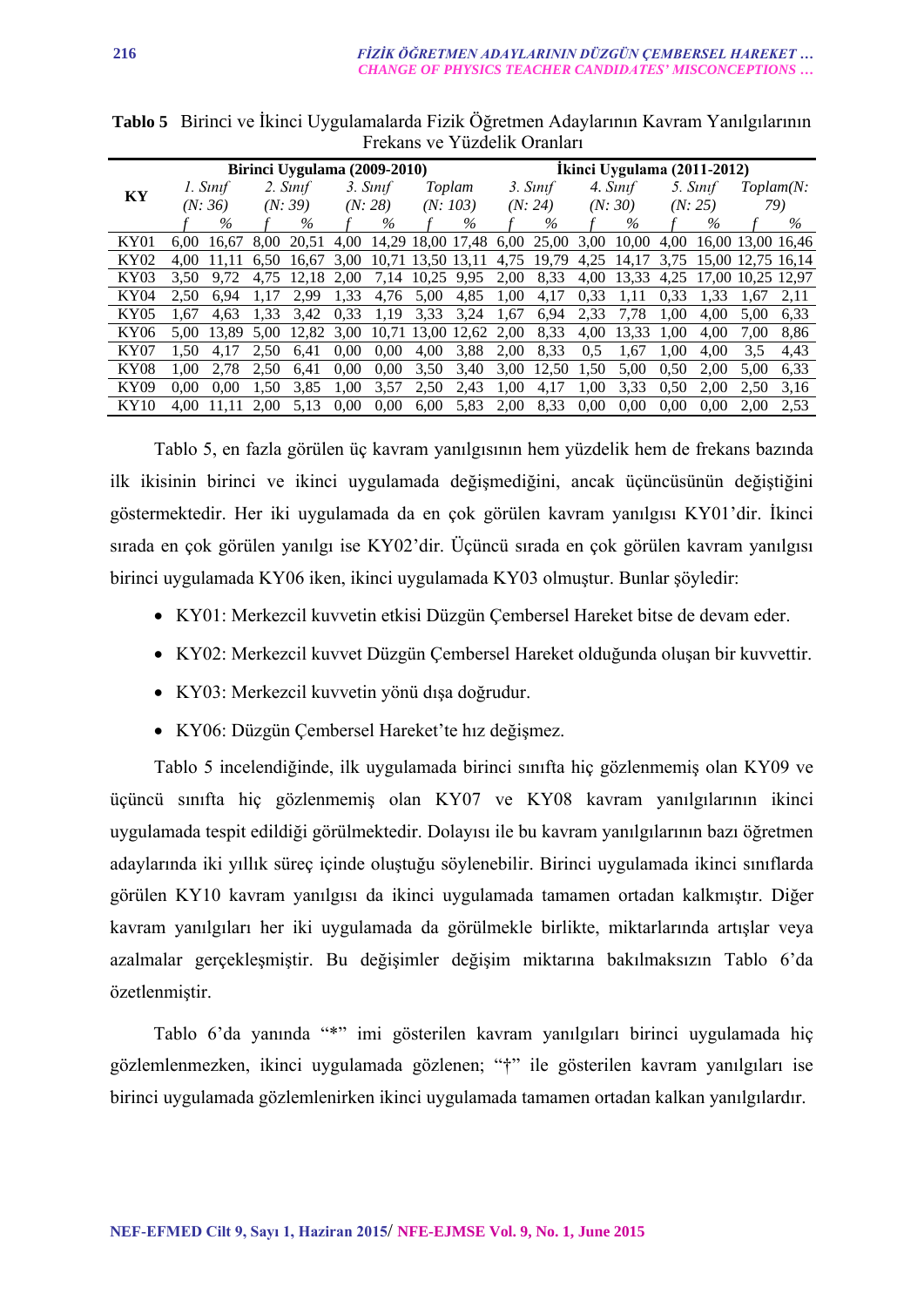| KY          |        |                       | <b>Yüzde Olarak</b>                              |                       | <b>Frekans Olarak</b>    |                 |                                   |                          |  |  |
|-------------|--------|-----------------------|--------------------------------------------------|-----------------------|--------------------------|-----------------|-----------------------------------|--------------------------|--|--|
|             | Genel  | $1 \Leftrightarrow 3$ | $\mathcal{P}$<br>$\Rightarrow$<br>$\overline{4}$ | $3 \Leftrightarrow 5$ | Genel                    | $\Rightarrow$ 3 | 2 $\Rightarrow$<br>$\overline{4}$ | $3 \Leftrightarrow 5$    |  |  |
| KY01        | Azalma | Artis                 | Azalma                                           | Artis                 | Azalma                   | -               | Azalma                            | $\overline{\phantom{a}}$ |  |  |
| KY02        | Artis  | Artis                 | Azalma                                           | Artis                 | Azalma                   | Artis           | Azalma                            | Artis                    |  |  |
| KY03        | Artis  | Azalma                | Artis                                            | Artis                 | $\overline{\phantom{0}}$ | Azalma          | Azalma                            | Artis                    |  |  |
| KY04        | Azalma | Azalma                | Azalma                                           | Azalma                | Azalma                   | Azalma          | Azalma                            | Azalma                   |  |  |
| <b>KY05</b> | Artis  | Artis                 | Artis                                            | Artis                 | Artis                    | -               | Artis                             | Artis                    |  |  |
| KY06        | Azalma | Azalma                | Artis                                            | Azalma                | Azalma                   | Azalma          | Azalma                            | Azalma                   |  |  |
| KY07        | Artis  | Artis                 | Azalma                                           | Artis $*$             | Azalma                   | Artis           | Azalma                            | Artis*                   |  |  |
| <b>KY08</b> | Artis  | Artis                 | Azalma                                           | Artis*                | Artis                    | Artis           | Azalma                            | Artis*                   |  |  |
| KY09        | Artis  | Artis $*$             | Azalma                                           | Azalma                | -                        | Artis*          | Azalma                            | Azalma                   |  |  |
| <b>KY10</b> | Azalma | Azalma                | Azalmat                                          | ۰                     | Azalma                   | Azalma          | Azalmat                           | $\overline{\phantom{a}}$ |  |  |

**Tablo 6** Birinci ve İkinci Uygulamalarda Fizik Öğretmen Adaylarının Kavram Yanılgılarındaki Değişimler

Tablo 5 ve Tablo 6'da gösterilen verilere göre yüzde olarak bakıldığında, birinci sınıftan üçüncü sınıfa gelen öğretmen adaylarının altı kavram yanılgısında, ikinci sınıftan dördüncü sınıfa gelen öğretmen adaylarının üç kavram yanılgısında ve üçüncü sınıftan beşinci sınıfa gelen öğretmen adaylarının ise altı kavram yanılgısında artış görülmüştür. Genel olarak altı kavram yanılgısında yüzde olarak artış görülmekteyken, dört yanılgıda ise azalma görülmektedir.

Kavram yanılgısına sahip olan öğretmen adaylarının frekansına bakıldığında ise birinci sınıftan üçüncü sınıfa gelen öğretmen adaylarının dört kavram yanılgısında, ikinci sınıftan dördüncü sınıfa gelen öğretmen adaylarının bir kavram yanılgısında ve üçüncü sınıftan beşinci sınıfa gelen öğretmen adaylarının beş kavram yanılgısında artış görülmüştür.

KY04 ve KY10 kavram yanılgıları tüm sınıflarda yüzdelik açıdan azalma gösterirken  $(3\Rightarrow 5$  için her iki uygulamada da sıfırdır), KY05 yanılgısı tüm sınıflarda artış göstermiştir. Ancak frekans açısından durum farklıdır. Tüm sınıflarda KY04, KY06 ve KY10 kavram yanılgılarında frekans açısından azalma görülürken  $(3 \Rightarrow 5)$  için her iki uygulamada da sıfırdır) hiçbir kavram yanılgısı için tüm sınıflarda artış gözlemlenmemiştir. Bu iki açıdan değerlendirme kendi aralarında karşılaştırıldığında, ikinci uygulamaya katılan öğrencilerin sayısının daha az olması nedeniyle, frekans açısından yapılan değerlendirmeler daha anlamlı olmaktadır. Örneğin; Tablo 6'da KY09 kavram yanılgısına ait toplam frekans değeri değişmemiş olmasına karşın yüzdelik açıdan artış olduğu görülmektedir. Bu durumda, ilgili kavram yanılgısına sahip öğretmen adayı frekansı aynı kalmasına karşın, yanılgının yüzdelik olarak artması KY09'a sahip olan öğretmen adayı sayısının da arttığı gibi yanlış bir sonuca varılabilir.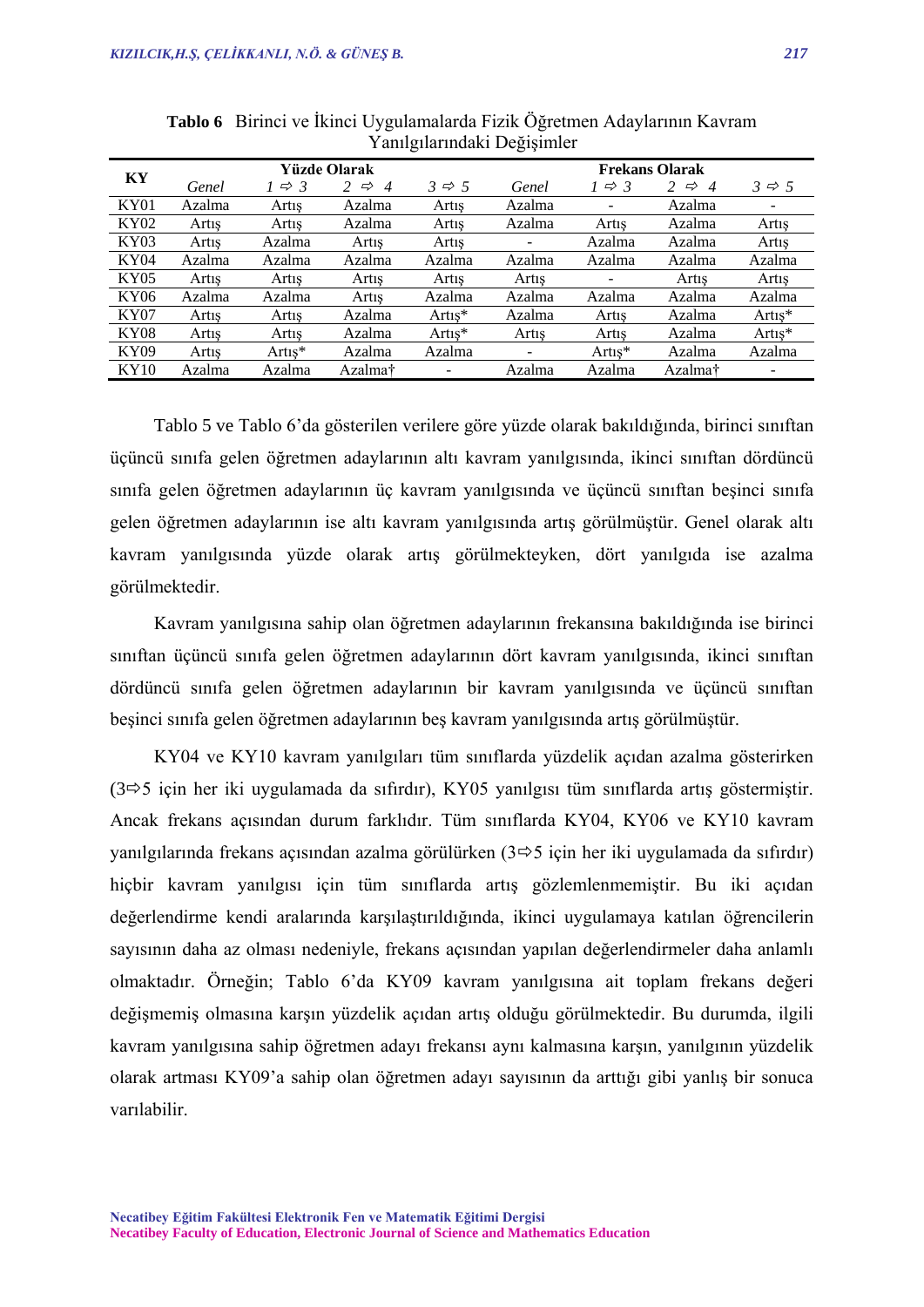DDHKYT'nin iki uygulaması arasında görülen değişimlerin nedenleri öğrencilerden bazıları ile yapılan görüşmelerle araştırılmıştır. Yapılan yarı yapılandırılmış görüşmelerde, ilk uygulamada birinci sınıfta olup da, ikinci uygulamada üçüncü sınıfta olan iki öğretmen adayı görüşleri şöyle özetlenebilir:

Her iki öğretmen adayı da bu süreçte Fizik I ve Fizik II adıyla birinci sınıfta birer dönemde verilen Mekanik I ve Mekanik II derslerini ilk seferde veremeyip, bu dersleri ikişer kez almıştır. Dolayısıyla her iki öğretmen adayı da düzgün çembersel hareket konusunu yeniden görmüşler ve bunun düşüncelerinin değişmesinde etkili olduğunu düşünmektedirler. Ayrıca her iki öğretmen adayı da özellikle ikinci uygulamada daha dikkatsiz davrandıklarını, teste kendilerini yeterince veremediklerini ifade etmektedirler. Ayrıca bu süreçte mekanik ile ilgili aldıkları laboratuvar derslerinin de (Fizik Lab. I ve Fizik Lab. II) etkili olduğunu ifade etmişlerdir. Ayrıca ilk uygulama sırasında mekanik konularını içeren Fizik I ve Fizik II dersi almakta olduklarından daha emin yanıtlar verdiklerini, ikinci uygulamada ise konuları unutmuş olma olasılıkları nedeniyle emin olma oranlarının düştüğünü belirtmişlerdir.

Yapılan yarı yapılandırılmış görüşmelerde, ilk uygulamada ikinci sınıfta olup da, ikinci uygulamada dördüncü sınıfta olan iki öğretmen adayının görüşleri şöyle özetlenebilir:

Görüşülen öğretmen adayları da birinci sınıftan üçüncü sınıfa geçenler gibi Fizik I ve Fizik II derslerini ilk seferde veremeyip bu süreçte be dersleri ikişer kez almışlardır. Bu derslerin ikinci kez alındığı sırada konu ile ilgili düşüncelerine ve kavramlarına ilişkin değişiklikler oluşturduğunu düşünmektedirler. Ayrıca bu süreçte mekanik ile ilgili aldıkları laboratuvar derslerinin de (Fizik Lab. I ve Fizik Lab. II) etkili odluğunu ifade etmişlerdir.

Yapılan yarı yapılandırılmış görüşmelerde, ilk uygulamada üçüncü sınıfta olup da, ikinci uygulamada beşinci sınıfta olan iki öğrencinin görüşleri şöyle özetlenebilir:

Görüşülen öğretmen adayları, bu süreçte alan eğitimi derslerini ağırlıklı olarak aldıklarını belirtmişlerdir. Bu dersler içinde temel fizik kavramlarının öğretilmesi ve kavram yanılgıları konulu birer ders aldıklarını, bu derslerin kendi kavram yanılgılarını sorgulamalarına neden olduğunu ifade etmişlerdir. Ayrıca bu süreçte Orta Öğretim Fizik Deneyleri adında iki dönem boyunca aldıkları laboratuvar dersinin de kavram yanılgılarını sorgulamalarında etkili olduğunu dile getirmişlerdir. Söz konusu derslerin tümünde temel fizik konularının uygulamalı veya kuramsal olarak irdelendiğini, bunların içinde düzgün çembersel hareketin de bulunduğunu söylemişlerdir.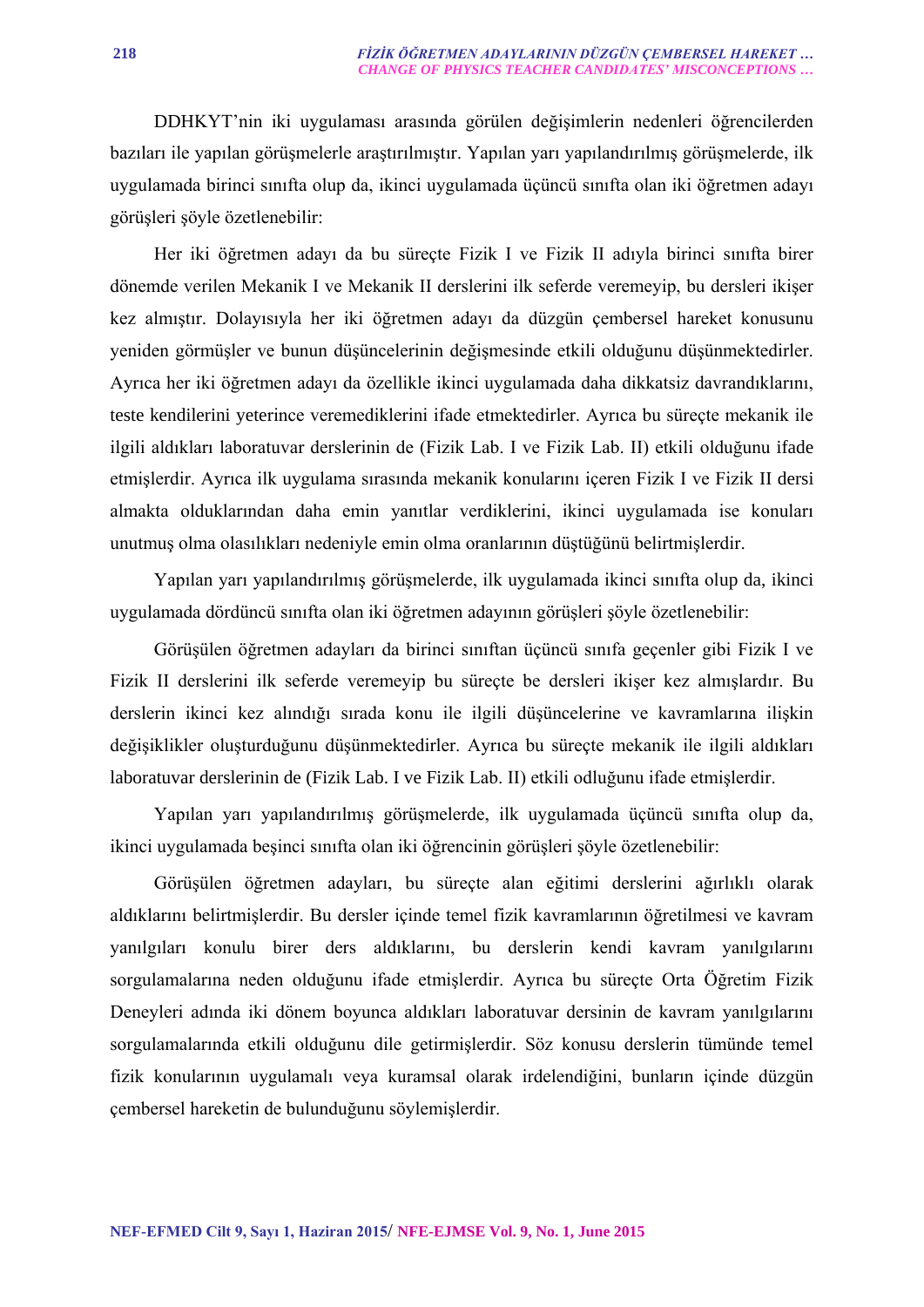#### **Sonuç ve Tartışma**

Araştırmada, ele alınan 10 kavram yanılgısına betimsel olarak bakıldığında; altısında azalma görülürken (KY01, KY02, KY04, KY06, KY07, KY10), ikisinde artış (KY05, KY08) gözlenmiş, ikisinde ise değişim gözlenmemiştir (KY03, KY05). Bu sonuç, kavram yanılgılarının doğasıyla örtüşmektedir. Çünkü şu bilinen bir gerçektir ki kavram yanılgıları dirençli bir özellik gösterdiklerinden bir taraftan yıllara göre değişim göstermeyebilirken diğer bir taraftan çeşitli etmenler sayesinde yıllara göre bir azalma meydana gelebilmektedir. Başka bir açıdan bakıldığında ise çeşitli nedenlerle öğrencilerde başlangıçta görülmeyen kavram yanılgılarının yıllar içinde ortaya çıkabildiği görülebilmektedir. Dolayısıyla kavram yanılgılarının yıllara göre değişimi farklı değişkenlere bağlıdır. Örneğin grubun özelliklerine, yıllar içerisinde aldıkları derslere, günlük yaşam deneyimlerine göre bireylerin kavram yanılgılarında azalma veya artış gösterebileceği gibi değişim göstermeyebilmektedir.

Bu çalışmada elde edilen sonuca benzer şekilde Bayraktar (2009: 282), fizik öğretmen adayının kuvvet ve hareket konusundaki kavram yanılgılarının öğrenim süreleri arttıkça genel olarak azaldığını ancak dördüncü sınıf öğretmen adaylarının üçüncü sınıf öğretmen adaylarına göre daha fazla kavram yanılgısına sahip olduğunu belirlemiştir. Bu sonucun ise kuvvet ve hareket konusunu içeren Mekanik I dersini alttan alan öğrencilerin üçüncü sınıfta artış göstermesi olabileceğini öne sürmüştür.

Öğrencilerin kavram yanılgılarının değişimini ele alan diğer bir çalışmada ise, Heckler & Sayre (2010), ilk dönem "Mekanik", ikinci dönem "Elektrik" konularının yer aldığı üniversite birinci sınıf Temel Fizik Derslerini (Introductory Calculus-Based Physics Course) alan 1694 mühendislik fakültesi öğrencisinin "Mekanik" ve "Elektrik" konularındaki temel bilgilerinin değişimini araştırmıştır. Değişim günlük, haftalık ve iki haftalık periyotlarda olmak üzere derslerin başlangıcından bitimine kadar takip edilmiştir. Deneysel desenin kullanıldığı bu çalışmada, bir gruba geleneksel öğretim; diğer gruba kavramsal soruların sıklıkla kullanıldığı bir öğretim yöntemi uygulanmıştır. Araştırmanın sonucunda, öğrencilerin çalışmada kullanılan 126 kavramsal soruya verdikleri yanıtlardan 37 tanesinde (yaklaşık %30) istatistiksel olarak anlamlı bir değişim gözlemlenirken geri kalanında belirgin bir değişim gözlenmemiştir. Yazarlar, doğru yanıtlarındaki artış ve azalışı, değişimin olduğu haftalarda işlenen konulara bağlarken doğru yanıtlardaki sabitliği dersin etkisiz oluşuna veya bu gruba giren öğrencilerinin sınıf seviyesine göre ya çok üstte ya da çok altta kaldığına bağlamaktadır.

Bunun yanı sıra, Hooke 1684'de çembersel hareket yapan bir cisme etkiyen net kuvvetin merkeze doğru olduğunu açıklamış, bu açıklamayı Alexies Clairaut (1713- 1765) ve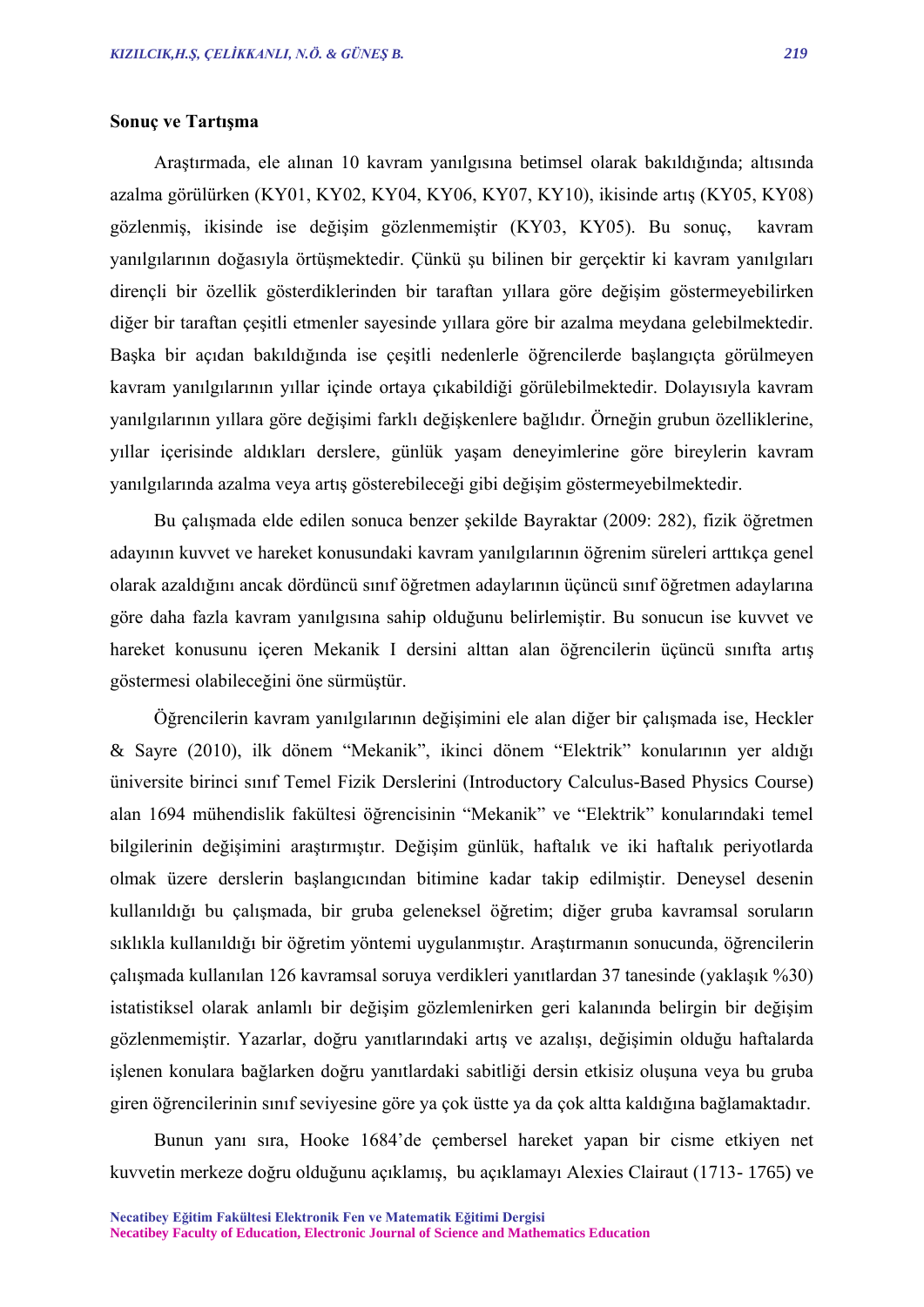Heinrich Hertz (1857-1894) gibi saygın bilim adamları şiddetle reddetmiştir (akt. Sabancılar, 2006:1). Günümüz öğrencilerinin düzgün çembersel hareket konusundaki bilgilerine baktığımızda, Clairant ve Hertz'in tepkileri doğal karşılanabilir. Çünkü günümüz alanyazınına göre de "Mekanik" konuları içerisinde gerek öğrencilerin gerek öğretmen adaylarının gerekse öğretmenlerin en fazla sahip olduğu kavram yanılgılarından birisi eylemsiz referans sistemlerinde "merkezkaç kuvveti" olarak adlandırılan hayali bir kuvvetin varlığıdır. Bu çalışmada da bu kavram yanılgısı hem ilk yıllarda baskın olarak görülmekte hem de yıllar içerisinde frekansı görülmeye devam etmektedir.

Düzgün çembersel hareketle ilgili öğrenilmesi zor olan diğer kavramlar göz önüne alındığında öğretmen adaylarının kuvvet ile hız kavramlarını birbiri ile karıştırdıkları, merkezcil kuvvetin özel bir kuvvet olmayıp net bir kuvvet olduğunun farkında olmadıkları ve hızın vektörel bir nicelik olduğunu uygulamalarda kullanamadıkları sonucuna varılmaktadır. Bunun dışında öğretmen adaylarından birçoğunun merkezkaç kuvvetinin gerçekte var olmayan bir kuvvet olduklarının farkında olmalarına rağmen merkezcil kuvvetin yönünü dışa doğru çizmekle bu bilgilerinin ezberin ötesine geçmediği ve kavram kargaşasına sahip oldukları sonucuna varılabilir.

 Kavram yanılgılarının dirençli yapısı onların giderilmesini güçleştirmektedir. Eğitimleri boyunca çeşitli fizik konularını ve bu konuların öğretilmesi ile ilgili dersler alan öğretmen adaylarında bile kavram yanılgılarının son sınıfa gelmelerine karşın halen var olması, bu direncin ne kadar fazla olduğunun göstergesidir. Bunun dışında, bir öğrencide önceden var olmayan kavram yanılgıları; günlük yaşam, dersler ve benzeri çeşitli etmenlerden ötürü daha sonra oluşabilmektedir.

### **Öneriler**

Kavram yanılgılarındaki olumlu veya olumsuz değişimlerin nedenleri sorgulandığında, olumlu değişimlerin Mekanik konularını ve bu konuların öğretilmesini içeren kuramsal ve uygulamalı derslerin bu süreçte ilk kez veya ikinci kez alınması sayesinde olduğu söylenebilir. Bu da göstermektedir ki, uygun yaklaşımlar kullanıldığında kavram yanılgıları kısmen de olsa giderilebilmektedir. Ancak önceden var olmayan kavram yanılgılarının daha sonra ortaya çıkması, olası kavram yanılgılarını önleyici bir yaklaşımın izlenmesi gerektiğini ortaya koymaktadır. Ayrıca var olan yanılgıların giderilmesi için yeni stratejiler de araştırılmalıdır. Bunun yanı sıra, öğrencilerin eğitimleri boyunca çeşitli konulardaki kavram yanılgıları belirli aralıklarla yoklanmalı ve değişim olup olmadığı izlenmelidir. Böylelikle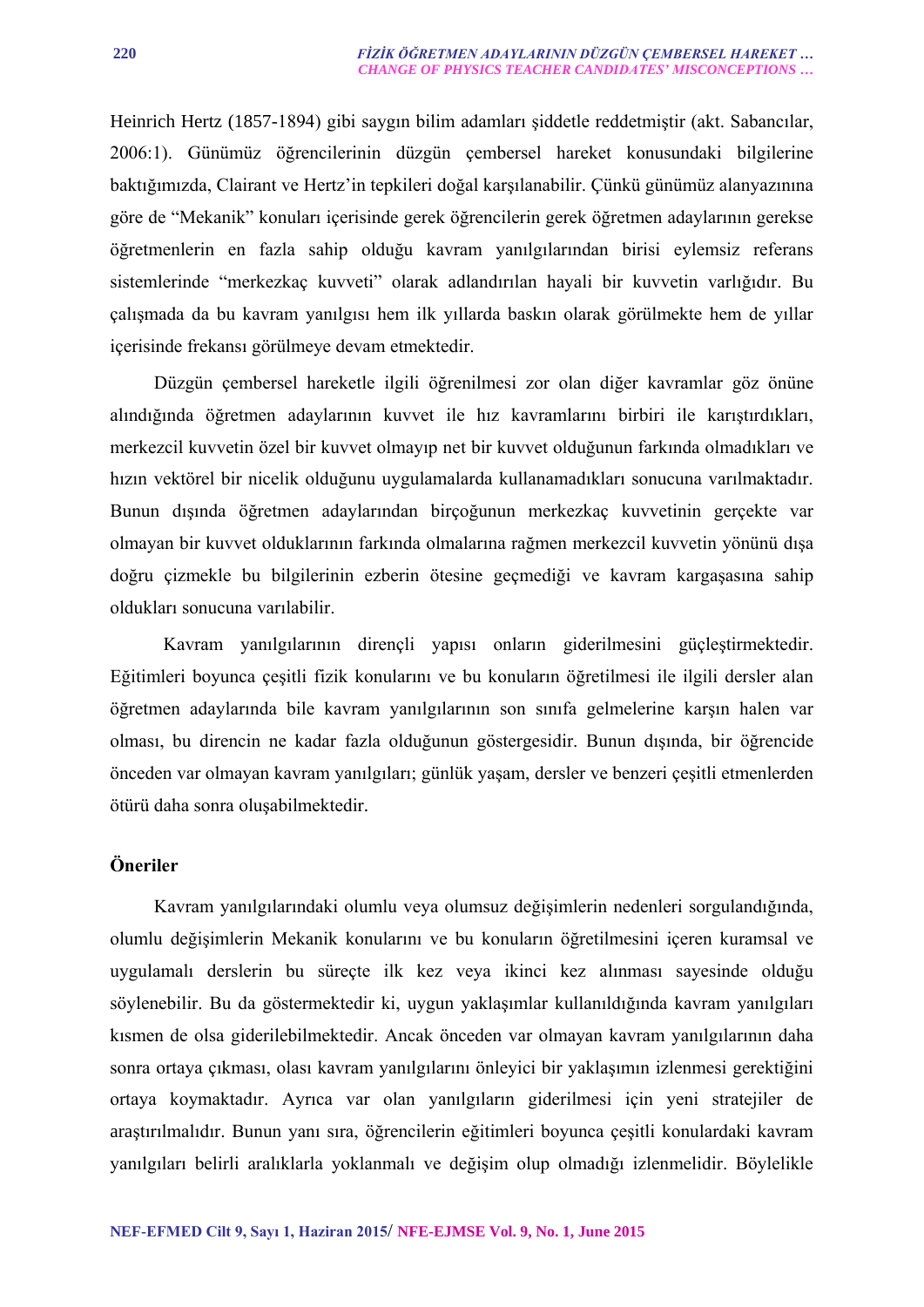eğitim sürecinin değerlendirilmesi, yanılgıları giderici biçimde düzenlenmesi ve eksikliklerinin giderilmesi sağlanabilir. Kavram yanılgılarını belirlemeye yönelik çok sayıda çalışma olmasına karşın, alan yazında kavram yanılgılarının zamanla değişimini izleyen çalışmaların sayısı yetersizdir. Bu konuda alan yazındaki eksiği giderecek yönde çalışmalara öncelik verilmelidir. Kavram yanılgılarındaki değişimler, çok aşamaları testleri destekleyecek şekilde görüşme gibi nitel tekniklerle de irdelenmelidir.

#### **Kaynakça**

- Bayraktar, Ş. (2009). Misconceptions of Turkish Pre-Service Teachers About Force And Motion, *International Journal of Science and Mathematics Education*, 7, 273-291.
- Chambers, S.K. & Andre T. (1997). Gender, prior knowledge, interest, and experience in electricity and conceptual change text manipulations in learning about direct current, *Journal of Research in Science Teaching*, 34(2), 107–121.
- Clement, J. (1993). Using bridging analogies and anchoring intuitions to deal with students' preconceptions in physics, *Journal of Research in Science Teaching*, 30, 1241-1257.
- Eryılmaz, A. & Sürmeli, E. (2002). *Üç-Aşamalı Sorularla Öğrencilerin Isı ve Sıcaklık Konularındaki Kavram Yanılgılarının Ölçülmesi*, V. Ulusal Fen Bilimleri ve Matematik Eğitimi Kongresi, Ankara.
- Eryılmaz, A. (2010). Development and Application of Three-Tier Heat and Temperature Test: Sample of Bachelor and Graduate Students, *Eurasian Journal of Educational Research*, Issue 40, Summer 2010, 53-76.
- Gilbert, J.K. & Watts, D.M. (1983). Concepts, misconceptions and alternative conceptions: changing perspectives in science education, *Studies in Science Education*, 10, 61-98.
- Güneş, B. (2005), *Konu Alanı Ders Kitabı İnceleme Kılavuzu*: IV. Bölüm, Bilimsel Hatalar ve Kavram Yanılgıları.(Kitabın diğer bölümlerinin yazarları: Yağbasan,R, , Özdemir, E, Temiz, B, Gülçiçek, Ç, Kanlı, U, Ünsal Y, Tunç,T), Gazi Kitabevi, Ankara.
- Heckler, A., F. & Sayre, E., C. (2010). What happens between pre- and post-tests: Multiple measurements of student understanding during an introductory physics course, *American Journal of Physics,* 78, 768-777.
- Hestenes, D. & Wells, M. (1992), A Mechanics Baseline Test, *The Physics Teacher*, 30, 159- 166.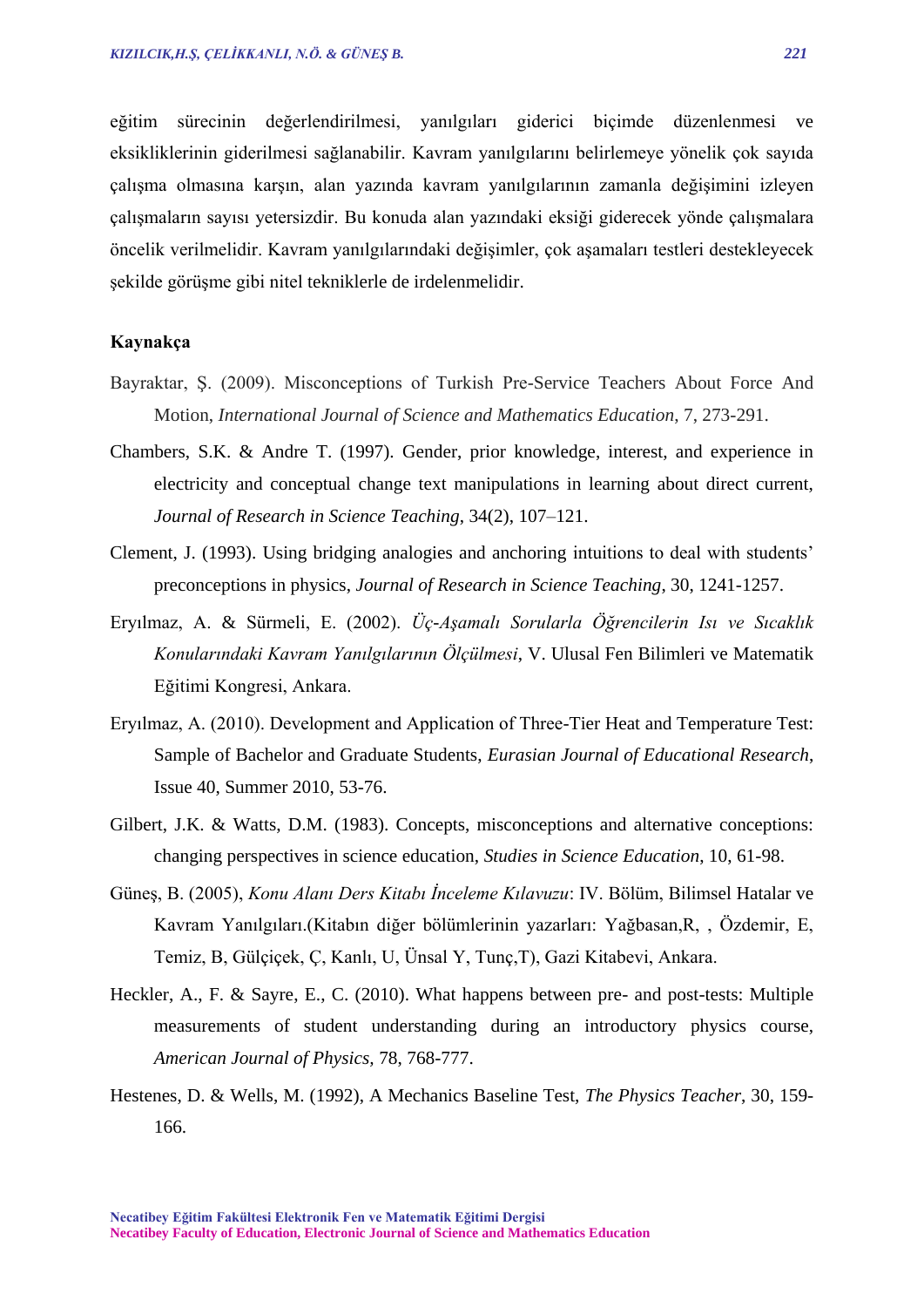- Hestenes, D., Wells, M. & Swackhamer, G. (1992), Force Concept Inventory, *The Physics Teacher*, 30, 141-158.
- Hestenes, D. & Halloun, I. (1995). Interpreting the FCI. *The Physics Teacher*, 33, 502-506.
- Howe, A.C. & Jones, L. (1998). *Engaging Children in Science* (2nd ed.) Upper Saddle River, NJ: Merrill.
- Kaltakçı, D. (2012). *Development and application of a four-tier test to assess pre-service physics teachers misconceptions about geometrical optics*. Unpublished PhD Dissertation. METU, Ankara.
- Kızılcık, H. Ş. & Güneş, B. (2011) Düzgün Dairesel Hareket Konusunda Üç Aşamalı Kavram Yanılgısı Testi Geliştirilmesi, *Hacettepe Üniversitesi Eğitim Fakültesi Dergisi*, 41, 278- 292.
- Kızılcık, H. Ş.; Önder N. & Güneş, B. (2012) Fizik Öğretmen Adaylarının Düzgün Dairesel Hareket Konusundaki Kavram Yanılgılarının Değişimi, X. Ulusal Fen Bilimleri ve Matematik Eğitimi Kongresi, Bildiri, 27-30 Haziran 2012, Niğde-TÜRKİYE.
- Mazur, E. (1997), *Peer Instruction: A User's Manual, Concept Test*, Prentice Hall, USA.
- Palmer, D.H. & Flanagan, R.B. (1997). Readiness to change the conception that "Motion-Implies-Force": A comparison of 12-year-old and 16-year-old Students. *Science Education*, 81, 317–331.
- Sabancılar, H. (2006). *Lise 2. Sınıf Öğrencilerinin Dairesel Hareket Konusundaki Kavram Yanılgıları*, Yayınlanmamış Yüksek Lisans Tezi, Gazi Üniversitesi, Eğitim Bilimleri Enstitüsü, Ankara.
- Şahin, Ç. ve Çepni, S. (2011) Yüzme-batma, kaldırma kuvveti ve basınç kavramları ile ilgili iki aşamalı kavramsal yapılardaki farklılaşmayı belirleme testi geliştirmesi, *Türk Fen Eğitimi Dergisi*, 8-1, 79-110.
- Tregust, D. (1986) Evaluating students misconceptions by means of diagnostic multiplechoice items, *Research in Science Education*, 16, 199-207.
- Trumper, R. (2000). A cross-college age study about physics students' conceptions of force in pre-service training for high school teachers, *Curriculum Matters*, 227–238.
- Trumper, R. & Gorsky, P. (1997). A survey of biology students' conceptions of force in preservice training for high school teachers, *Research in Science & Technological Education*, 15(2), 133–147.